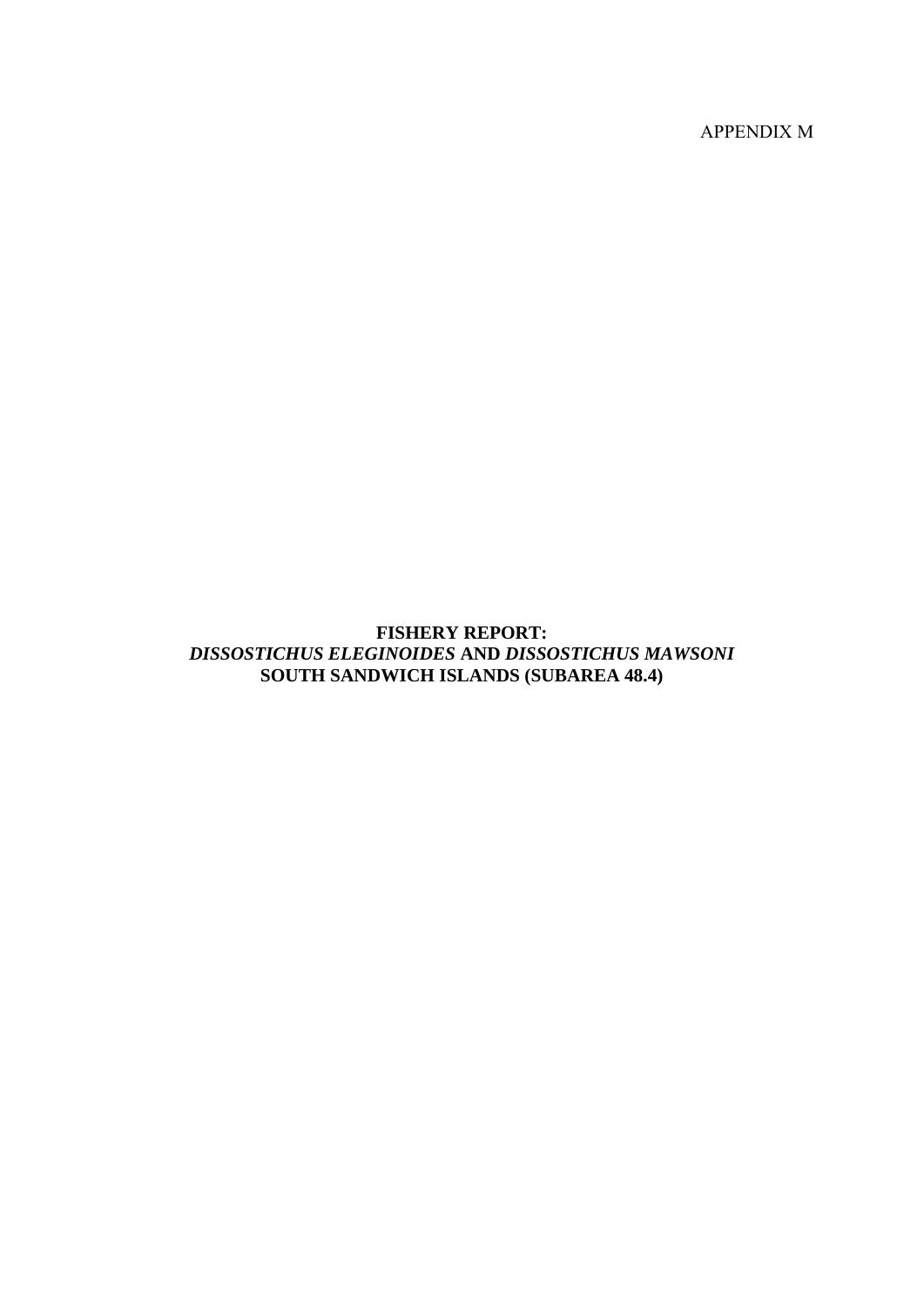# **CONTENTS**

|                                                   | Page           |
|---------------------------------------------------|----------------|
|                                                   | 1              |
|                                                   | $\overline{2}$ |
|                                                   | $\mathfrak{Z}$ |
|                                                   | $\overline{4}$ |
|                                                   | 5              |
|                                                   | 5              |
|                                                   | 5              |
|                                                   | 6              |
|                                                   |                |
|                                                   |                |
|                                                   |                |
|                                                   |                |
|                                                   |                |
|                                                   |                |
|                                                   |                |
|                                                   |                |
|                                                   |                |
|                                                   | 10             |
|                                                   | 14             |
|                                                   | 15             |
|                                                   | 15             |
|                                                   | 16             |
|                                                   | 16             |
|                                                   | 17             |
|                                                   | 17             |
| 5.2 Assessment of impacts on affected populations | 18             |
|                                                   | 18             |
|                                                   | 18             |
|                                                   | 19             |
|                                                   | 19             |
|                                                   | 19             |
|                                                   |                |
|                                                   | 19             |
|                                                   | 19             |
|                                                   | 19             |
|                                                   | 20             |
|                                                   |                |
|                                                   | 21             |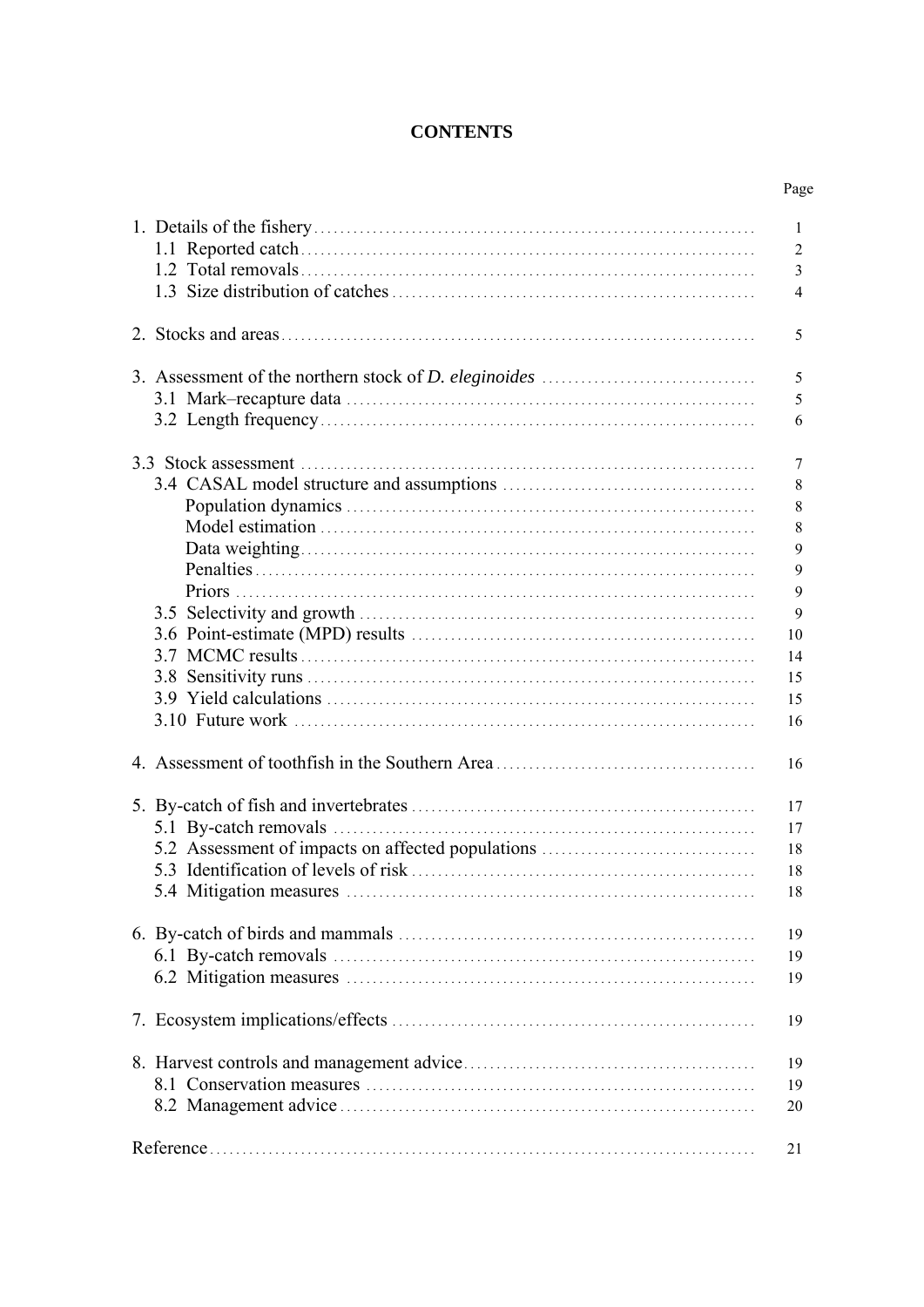# <span id="page-2-0"></span>**FISHERY REPORT:**  *DISSOSTICHUS ELEGINOIDES* **AND** *DISSOSTICHUS MAWSONI* **SOUTH SANDWICH ISLANDS (SUBAREA 48.4)**

## **1. Details of the fishery**

The fishery for *Dissostichus eleginoides* in Subarea 48.4 was initiated as a new fishery in 1992/93 following notifications from Chile and the USA (SC-CAMLR-XI, Annex 5, paragraph 6.22), and the adoption of Conservation Measure 44/XI, which set a precautionary catch limit for *D. eleginoides* of 240 tonnes for that season. Subsequently, the USA withdrew from the fishery and the Chilean longline vessel abandoned fishing after one week of poor catches (SC-CAMLR-XII, Annex 5, paragraph 6.2). In addition, a Bulgarian-flagged longliner fished in November and December 1992 and reported a catch of 39 tonnes of *D. eleginoides* (SC-CAMLR-XII, Annex 5, paragraph 6.1).

2. Haul-by-haul data from the Chilean and Bulgarian vessels were submitted to CCAMLR, and WG-FSA used these data to estimate an annual yield of 28 tonnes of *D. eleginoides* for the subarea (SC-CAMLR-XII, Annex 5, paragraph 6.3, Table 1). The Commission adopted a precautionary catch limit for *D. eleginoides* of 28 tonnes per season. In addition, the taking of *D. mawsoni*, other than for scientific research purposes, was prohibited. These limits remained in force until 2004.

3. In 2004/05, the UK conducted a pilot tagging program using a fishing vessel. The vessel caught 27 tonnes of *D. eleginoides* and tagged 42 individuals, and the results of this research fishing were reported to WG-FSA (SC-CAMLR-XXIV, Annex 5, paragraphs 5.140 and 5.141).

4. Following the pilot study, the Commission agreed to an extensive mark–recapture experiment in Subarea 48.4 during the period from 2005/06 to 2007/08, with fishing conducted in accordance with Conservation Measure 24-01 (CCAMLR-XXIV, paragraphs 11.46 and 11.47; SC-CAMLR-XXIV, paragraphs 4.113 to 4.117). The experiment required a revision of the catch limit for *D. eleginoides* to 100 tonnes per season and a revised fishing season (1 April to 30 September) to allow each vessel operating in the fishery to undertake a tagging program in accordance with the CCAMLR tagging protocol (Conservation Measure 41-03). In addition, fishing was limited to the Northern Area of Subarea 48.4 north of a deep-water trench between Candlemas Islands and Saunders Island (Figure 1). The experiment has previously allowed a preliminary assessment of *D. eleginoides* in the Northern Area, and the vulnerable biomass was estimated to be between 1 000 and 2 000 tonnes (WG-FSA-08/46).

5. In 2008 the Commission agreed to a continuation of the tagging experiment initiated in 2004/05 and to dividing Subarea 48.4 into a Northern Area and a Southern Area, with a directed longline fishery on *D. eleginoides* in the Northern Area and *Dissostichus* spp. in the Southern Area. The catch and by-catch limits in 2008/09 were as follows:

Northern Area –

(i) a catch limit of 75 tonnes for *D. eleginoides*;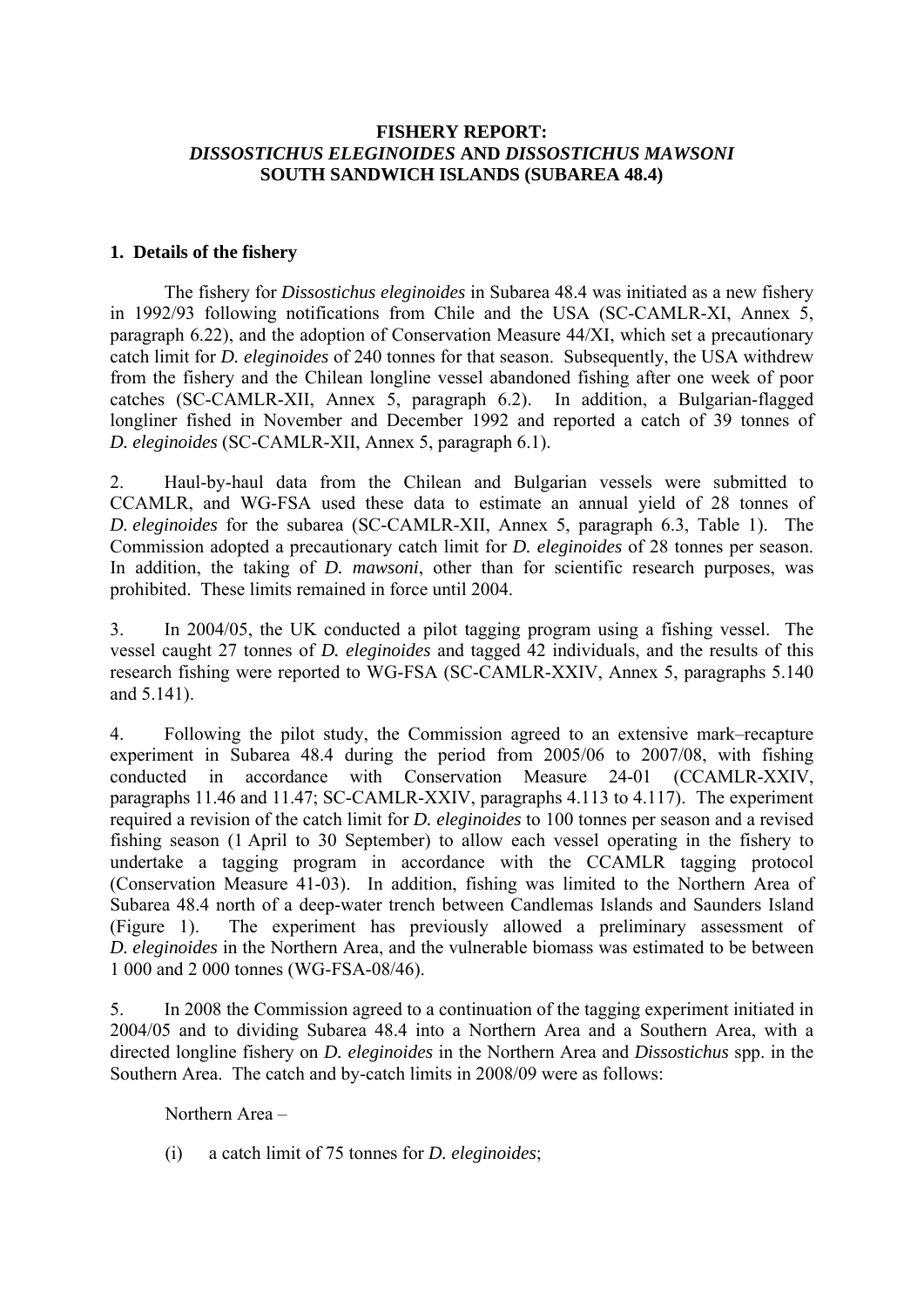- <span id="page-3-0"></span>(ii) the continued prohibition of the taking of *D. mawsoni* other than for scientific research purposes;
- (iii) the introduction of catch limits for by-catch species, with a limit for macrourids of 12 tonnes (16% of the catch limit for *D. eleginoides*) and a limit for rajids of 4 tonnes (5% of the catch limit for *D. eleginoides*).

Southern Area –

- (i) a catch limit of 75 tonnes for *Dissostichus* spp. (*D. eleginoides* and *D. mawsoni* combined) in the Southern Area;
- (ii) the introduction of a move-on rule for by-catch species, with a macrourid trigger set at 16% of the catch of *Dissostichus* spp., and a trigger for rajids set at 5% of the catch of *Dissostichus* spp.



Figure 1: Positions of the boundaries of the Northern Area and Southern Area in Subarea 48.4. The 1 000 m depth contour is indicated.

#### **1.1 Reported catch**

6. Licensed longline vessels commenced fishing for *D. eleginoides* in Subarea 48.4 in 1991/92 and 1992/93; fishing was abandoned following poor catches (Table 1). A tagging program was introduced in 2004/05 in the Northern Area, and the program was extended to *D. mawsoni* in the Southern Area in 2008/09. In 2008/09, one New Zealand-flagged vessel and one UK-flagged vessel conducted research fishing and reported a total catch of 133 tonnes of *Dissostichus* spp. from Subarea 48.4 (Table 1(a)).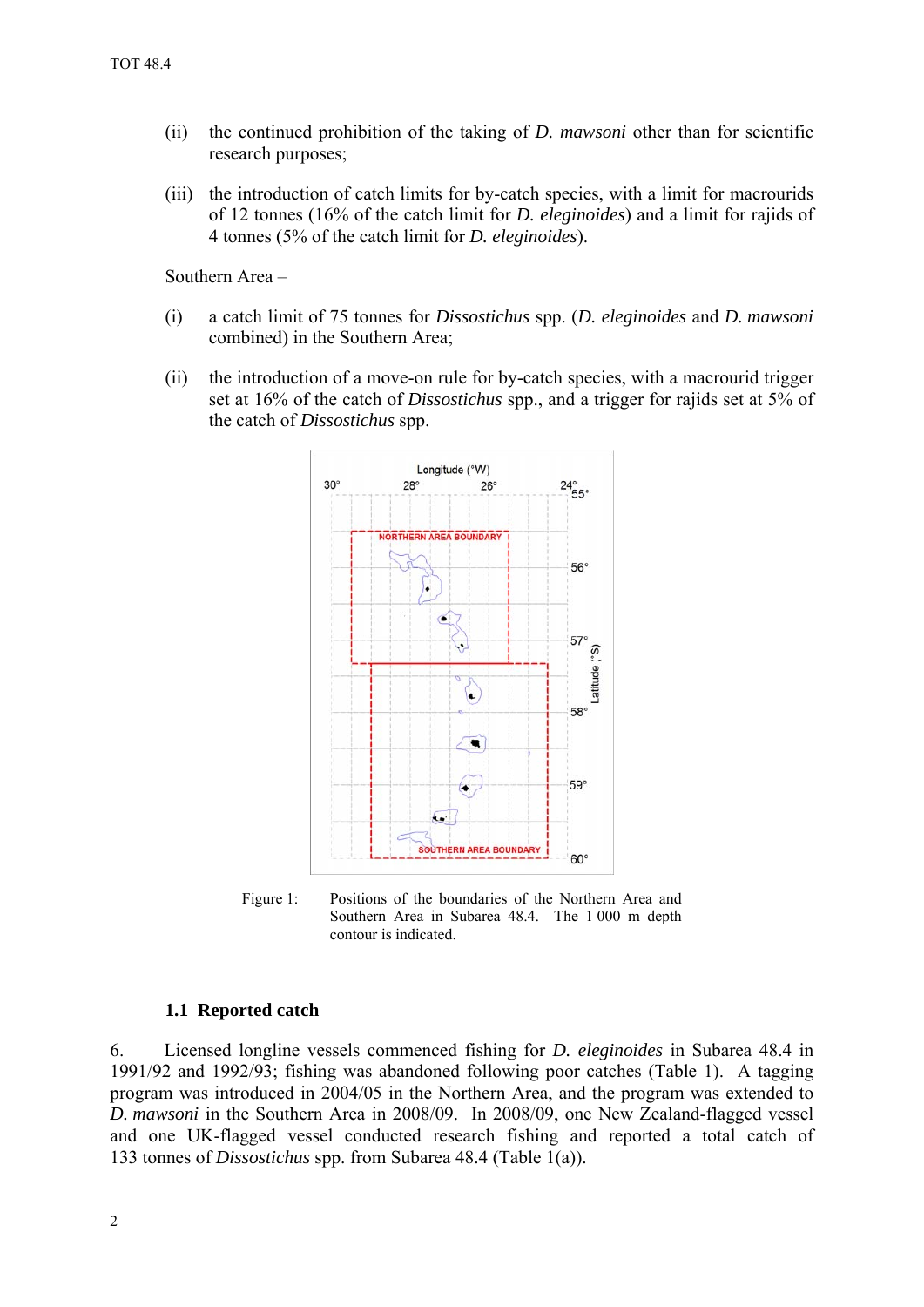<span id="page-4-0"></span>7. The Southern Area was closed on 11 April 2009 (catch limit for *Dissostichus* spp.: 75 tonnes; final reported catch: 74 tonnes). The Northern Area was closed on 18 May 2009 (catch limit for *D. eleginoides*: 75 tonnes; final reported catch: 59 tonnes). The closure of the Northern Area was triggered by a by-catch limit (catch limit for *Macrourus* spp.: 12 tonnes; final reported catch: 12 tonnes).

#### **1.2 Total removals**

8. There is no information to derive an estimate of the level of IUU fishing in Subarea 48.4 (Table 1(a)).

Table 1(a): Catch history for *Dissostichus* spp. in Subarea 48.4 (source: STATLANT data for past seasons, and catch and effort reports for current season, WG-FSA-09/5 Rev. 1 and past reports for IUU catch).

| Season  | Regulated fishery |                     |                  |                           |                         | Estimated<br><b>IUU</b> catch | Total    |          |
|---------|-------------------|---------------------|------------------|---------------------------|-------------------------|-------------------------------|----------|----------|
|         | Effort            |                     |                  | Dissostichus spp.         |                         |                               | removals |          |
|         |                   | (number of vessels) | Catch limit      |                           | Reported catch (tonnes) |                               | (tonnes) | (tonnes) |
|         | Limit             | Reported            | $(tonnes)*$      | D. eleginoides D. mawsoni |                         | Total                         |          |          |
| 1991/92 |                   |                     |                  | 30                        | $\theta$                | 30                            |          | 30       |
| 1992/93 |                   |                     | $240^{\circ}$    | 10                        | $\theta$                | 10                            |          | 10       |
| 1993/94 |                   |                     | 28 <sup>a</sup>  | $\theta$                  |                         | 0                             |          | $\theta$ |
| 1994/95 |                   | 0                   | 28 <sup>a</sup>  | 0                         | 0                       | 0                             |          | 0        |
| 1995/96 |                   | 0                   | 28 <sup>a</sup>  |                           | $\theta$                | 0                             |          |          |
| 1996/97 |                   | 0                   | 28 <sup>a</sup>  |                           | $\theta$                | $_{0}$                        |          |          |
| 1997/98 |                   | 0                   | 28 <sup>a</sup>  |                           |                         | $_{0}$                        |          |          |
| 1998/99 |                   | 0                   | 28 <sup>a</sup>  |                           |                         | $_{0}$                        |          |          |
| 1999/00 |                   | 0                   | 28 <sup>a</sup>  |                           | 0                       | $_{0}$                        |          |          |
| 2000/01 |                   | 0                   | 28 <sup>a</sup>  |                           |                         | $_{0}$                        |          |          |
| 2001/02 |                   | 0                   | 28 <sup>a</sup>  |                           |                         | $_{0}$                        |          |          |
| 2002/03 |                   |                     | 28 <sup>a</sup>  |                           |                         | $_{0}$                        |          |          |
| 2003/04 |                   |                     | 28 <sup>a</sup>  | $\theta$                  | 0                       | 0                             |          |          |
| 2004/05 |                   |                     | 100 <sup>b</sup> | 27                        | $<$ 1                   | 27                            |          | 27       |
| 2005/06 |                   | 2                   | 100 <sup>b</sup> | 18                        | $<$ 1                   | 19                            |          | 19       |
| 2006/07 |                   | 2                   | 100 <sup>b</sup> | 54                        | $<$ 1                   | 54                            |          | 54       |
| 2007/08 |                   | 2                   | 100 <sup>b</sup> | 98                        | $<$ 1                   | 98                            |          | 98       |
| 2008/09 |                   | $\overline{c}$      | $150^\circ$      | 74                        | 59                      | 133                           |          | 133      |

a <sup>a</sup> Applies to *D. eleginoides* in the subarea

Applies to *D. eleginoides* in the Northern Area only

75 tonnes for *D. eleginoides* in the Northern Area and 75 tonnes for *Dissostichus* spp. in the Southern Area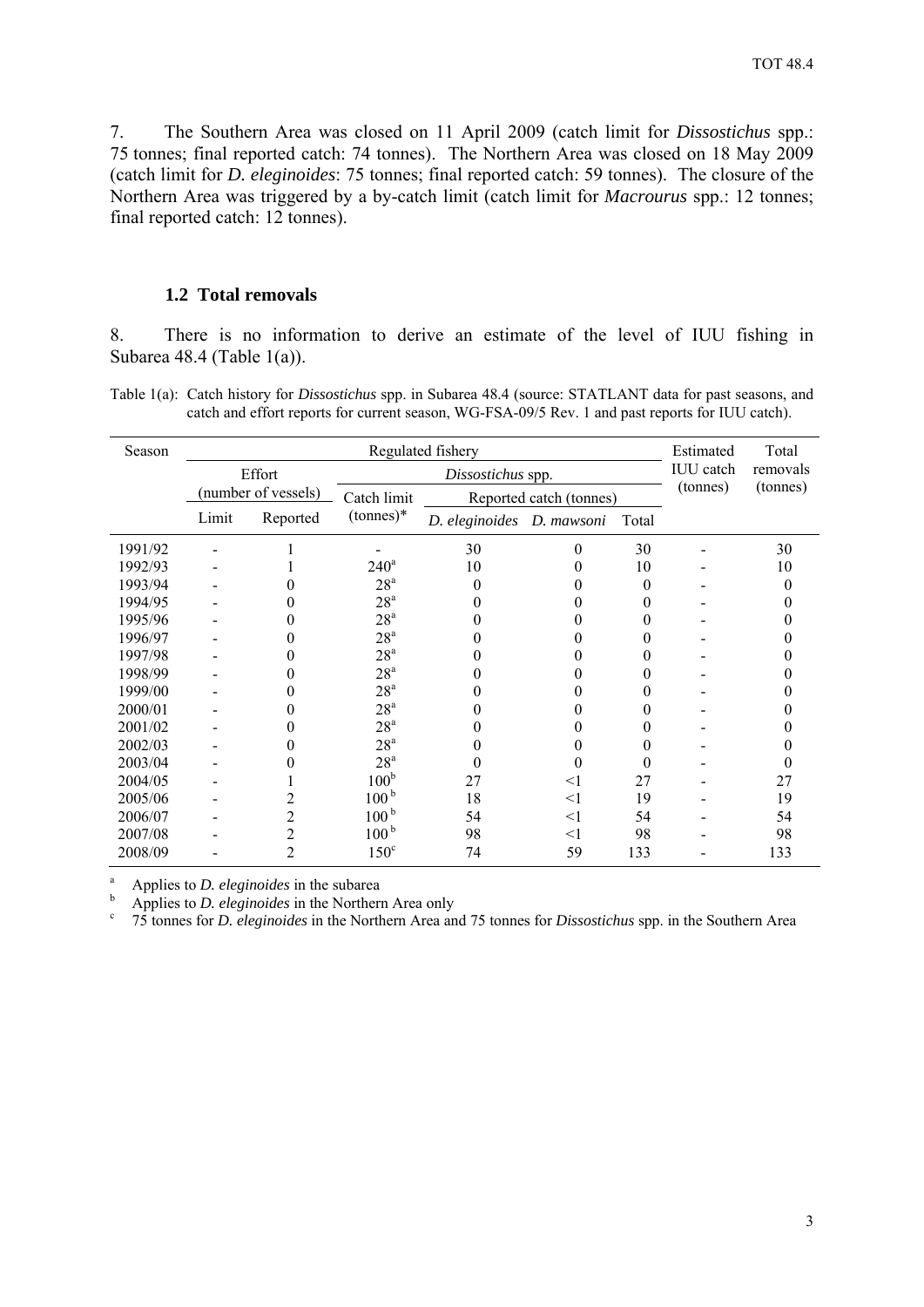<span id="page-5-0"></span>Table 1(b): Catch of *Dissostichus* spp. in the Northern Area (N) and Southern Area (S) in Subarea 48.4 (source: fine-scale data pro-rated by total reported catch in Table  $1(a)$ ). The Southern Area was closed to fishing between 2004/05 and 2007/08.

| Season  | D. eleginoides |    |       | D. mawsoni |
|---------|----------------|----|-------|------------|
|         | N              |    | N     |            |
| 2004/05 | 27             |    |       |            |
| 2005/06 | 18             |    | $<$ 1 |            |
| 2006/07 | 54             |    | $<$ 1 |            |
| 2007/08 | 98             |    | $<$ 1 |            |
| 2008/09 | 59             | 15 | ←1    | 59         |

# **1.3 Size distribution of catches**

9. Most *D. eleginoides* caught in the fishery ranged from 80 to 140 cm in length, with a broad mode at approximately 90–115 cm (Figure 2). *Dissostichus mawsoni* caught in the Southern Area in 2008/09 had a mode at approximately 140–170 cm.



Weighted Frequency (proportion of the catch)



Figure 2: Catch-weighted length frequencies for *Dissostichus eleginoides* and *Dissostichus mawsoni* in Subarea 48.4 (source: observer, fine-scale and STATLANT data, and the length–weight relationships were taken from observations on *D. eleginoides* in Subarea 48.3 and *D. mawsoni* in Subarea 88.1).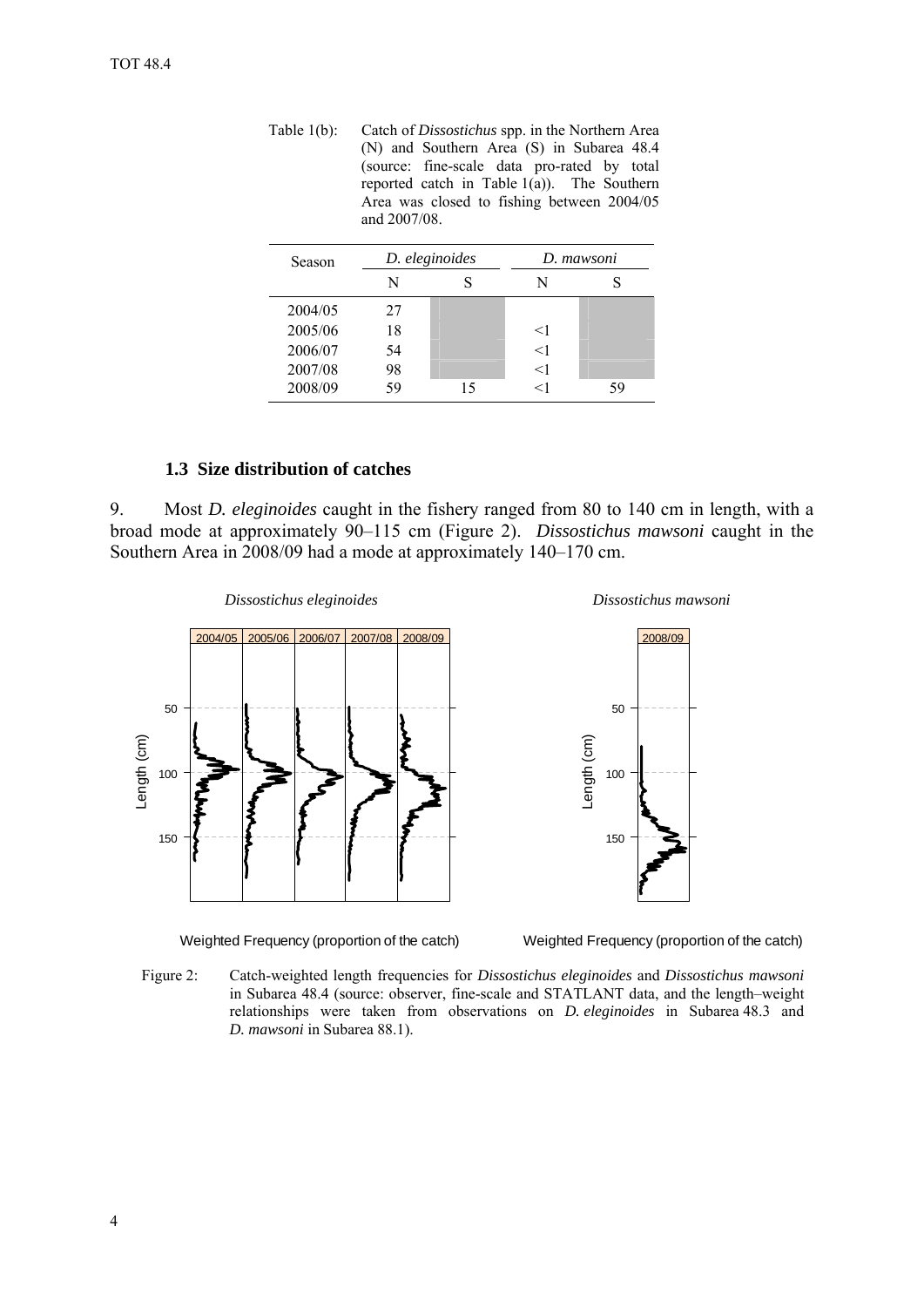# <span id="page-6-0"></span>**2. Stocks and areas**

10. WG-FSA-09/17 and 09/18 provided a comprehensive analysis of the distribution of the two species in Subarea 48.4 (Figure 3).



Figure 3: Distribution of the two *Dissostichus* species in Subarea 48.4.

# **3. Assessment of the northern stock of** *D. eleginoides*

# **3.1 Mark–recapture data**

11. Since 2005/06, vessels operating in this fishery have been required to tag and release *Dissostichus* spp. at a rate of five fish per tonne of green weight caught. A total of 1 529 *D. eleginoides* and 204 *D. mawsoni* (total 1 733 fish) have been tagged and released, and 54 *D. eleginoides* and 2 *D. mawsoni* (total 56 fish) have been recaptured in that subarea (Tables 2 and 3). In addition, one *D. eleginoides* tagged in Subarea 48.4 was recaptured in Subarea 48.3.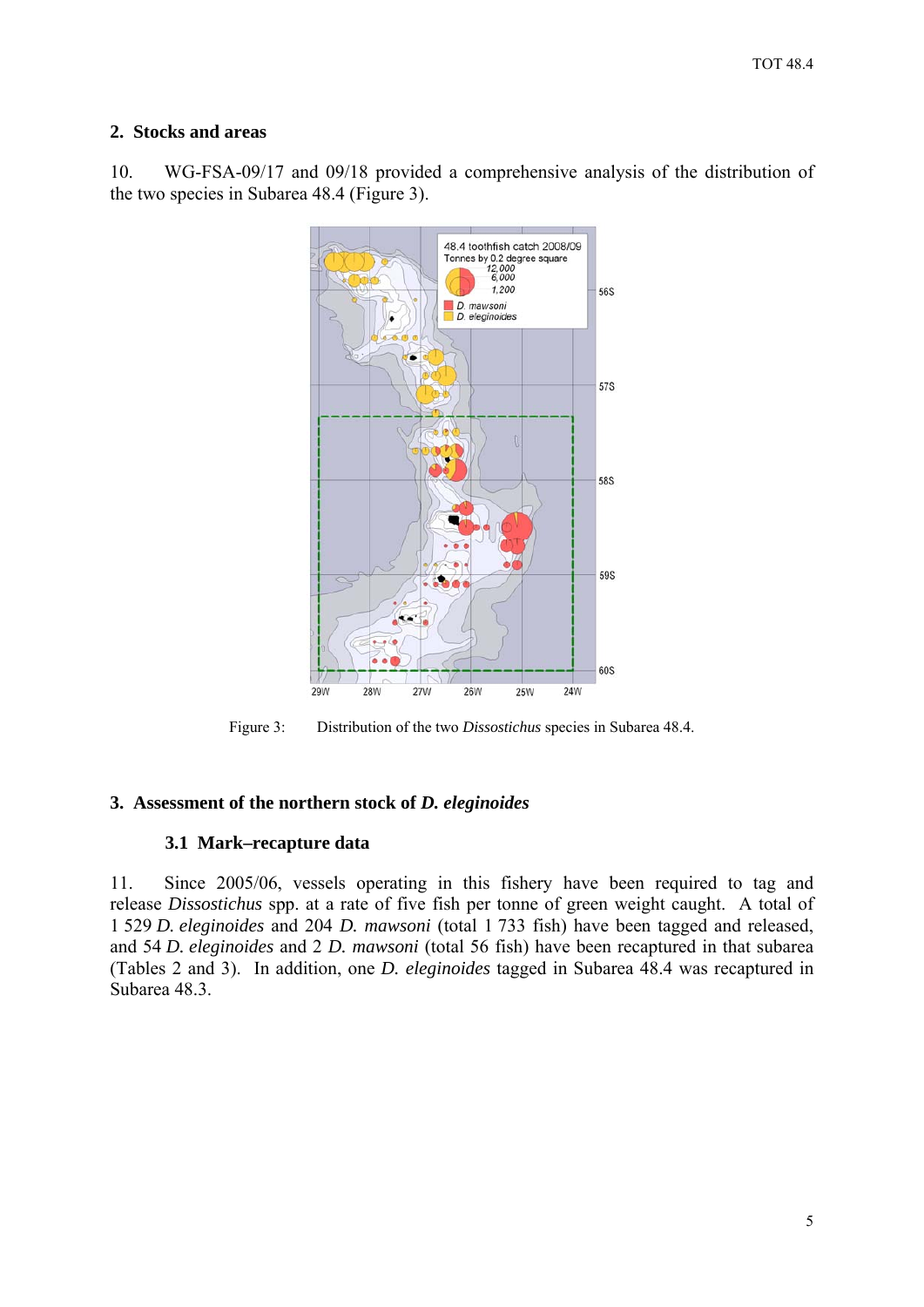<span id="page-7-0"></span>Table 2: Number of individuals of *Dissostichus* spp. tagged and released and the tagging rate (fish per tonne of green weight caught) reported by vessels operating in the exploratory fishery for *D. eleginoides* in Subarea 48.4. The number of *D. eleginoides* is indicated in brackets. The total number of tagged fish recaptured to date in Subarea 48.4 is also included. (Source: observer data and catch and effort reports)

| <b>Season</b> | Flag State                                             | Vessel name    |      |                | Dissostichus spp. tagged and released |
|---------------|--------------------------------------------------------|----------------|------|----------------|---------------------------------------|
|               |                                                        |                |      | Number of fish | Tagging rate                          |
| 2004/05       | UK                                                     | Argos Helena   | 42   | (42)           | 1.56                                  |
| 2005/06       | New Zealand                                            | San Aspiring   | 98   | (88)           | 7.93                                  |
|               | UK                                                     | Argos Helena   | 46   | (46)           | 7.16                                  |
| 2006/07       | New Zealand                                            | San Aspiring   | 252  | (251)          | 5.25                                  |
|               | UK                                                     | Argos Helena   | 40   | (40)           | 6.44                                  |
| 2007/08       | New Zealand                                            | San Aspiring   | 252  | (252)          | 5.12                                  |
|               | UK                                                     | Argos Froyanes | 252  | (252)          | 5.17                                  |
| 2008/09       | New Zealand                                            | San Aspiring   | 432  | (309)          | 5.84                                  |
|               | UK                                                     | Argos Georgia  | 319  | (249)          | 5.36                                  |
|               | Total number of fish tagged and released               |                | 1733 | (1529)         |                                       |
|               | Total number of tagged fish recaptured in Subarea 48.4 |                | 56   | (54)           |                                       |

Table 3: Release and recapture data from Subarea 48.4.

| Release     | Number of              | Recaptures by season (catches (tonnes) in parentheses) |                   |                   |                   |                   |             |
|-------------|------------------------|--------------------------------------------------------|-------------------|-------------------|-------------------|-------------------|-------------|
| season      | releases<br>(tag rate) | 2004/05<br>(26.8)                                      | 2005/06<br>(18.3) | 2006/07<br>(54.0) | 2007/08<br>(97.5) | 2008/09<br>(58.9) | All seasons |
| 2004/05     | 42 $(1.6)$             | $\theta$                                               |                   | 0                 |                   |                   | 4           |
| 2005/06     | 134(7.1)               |                                                        |                   | 2                 | 9*                | 4                 | $15*$       |
| 2006/07     | 291 (5.4)              |                                                        |                   | 0                 | 12                | 12                | 24          |
| 2007/08     | 504 (5.2)              |                                                        |                   |                   |                   | 8                 | 8           |
| 2008/09     | 344 (5.8)              |                                                        |                   |                   |                   | 3                 |             |
| All seasons | 1315(5.1)              | 0                                                      |                   |                   | 22                | 29                | $54*$       |

#### **3.2 Length frequency**

12. Length-frequency data from the fishery suggests the presence of a single modal length class progressing each year (Figure 4). Another strong year-class appears to have recruited to the fishery over the duration of the mark–recapture experiment and comprised a significant proportion of the vulnerable biomass in 2008/09 (70–80 cm modal length class).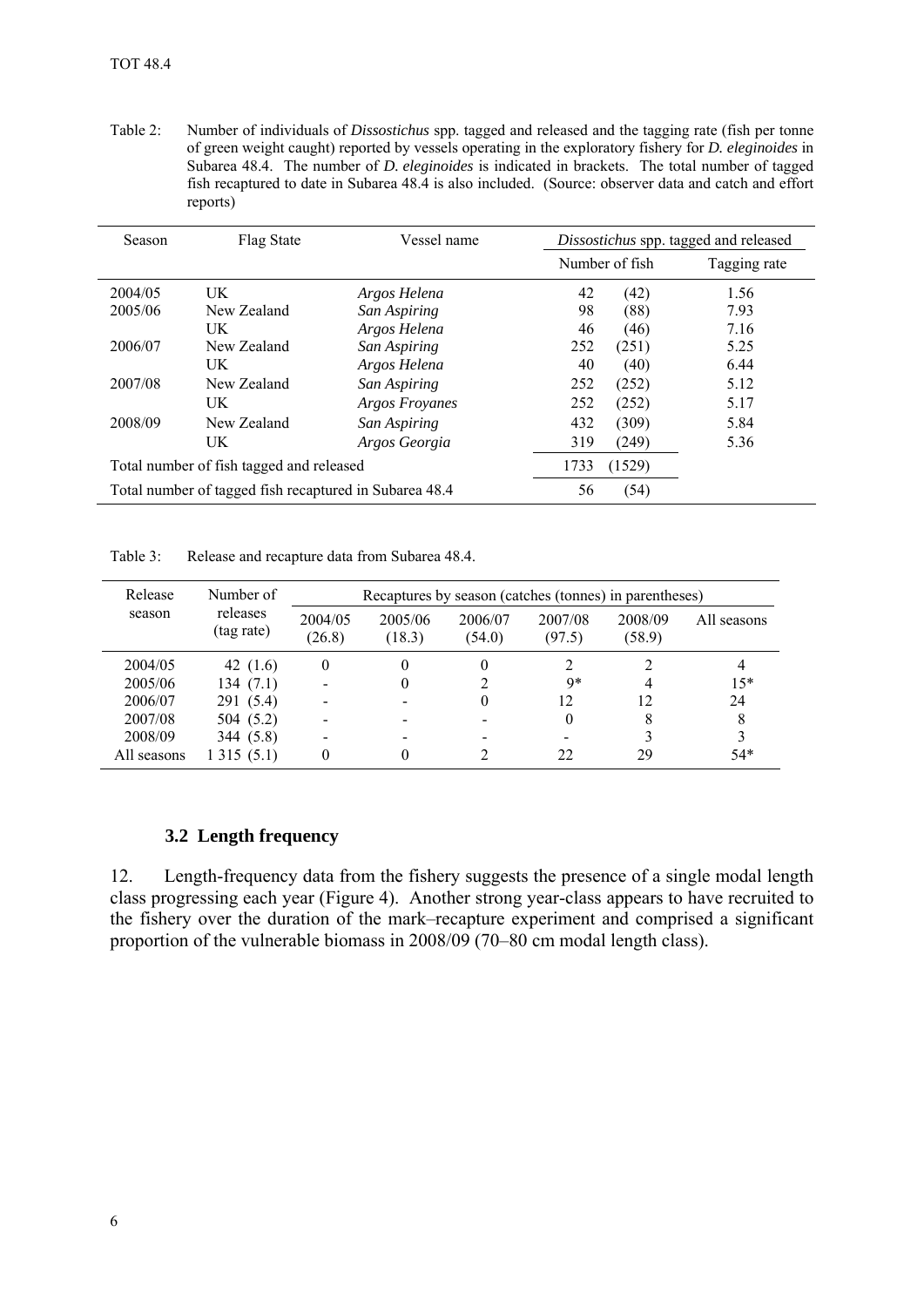<span id="page-8-0"></span>

Figure 4: Catch-length frequencies in Subarea 48.4 by season, with the catchlength frequency from Subarea 48.3 in 2006/07 included for comparison.

#### **3.3 Stock assessment**

13. WG-FSA-09/17 presented a Subarea 48.4 *D. eleginoides* assessment model, using CASAL software. The assessment model is for the Northern Area of Subarea 48.4 only. The model was based on the catch-at-length-based Subarea 48.3 CASAL model (Hillary et al., 2006) though with two important differences:

- CPUE data were not included in the model. Fishing masters were initially unfamiliar with the fishing grounds, hence the CPUE series was not deemed to be a useful estimate of population abundance.
- A single-fleet structure was used, covering the period of the experiment only (earlier catches in 1991 and 1992 were not included in the model).

14. Data from the fishery in Subarea 48.4 were used to estimate biological parameters for the stock, though some parameter values were taken from the Subarea 48.3 model if insufficient data were available to estimate the parameter values for the Subarea 48.4 stock. These were:

- Natural mortality  $-0.13$ .
- Stock recruitment parameters steepness 0.75.
- Maturation parameters maturation proportion-at-length.
- The *L<sub>inf</sub>* used in the 2007 Subarea 48.3 assessment appeared, from an analysis of tag-return data, to be more appropriate for this stock than the smaller  $L_{inf}$  recently estimated for the Subarea 48.3 stock, so the following growth parameters were used initially:  $t_0$  –1.49,  $L_{inf}$  152.8, *k* 0.067. Investigations showed that when  $t_0$  was fixed at  $-1.49$ , the model estimated  $L_{inf}$  and  $k$  to be very close to the initial values.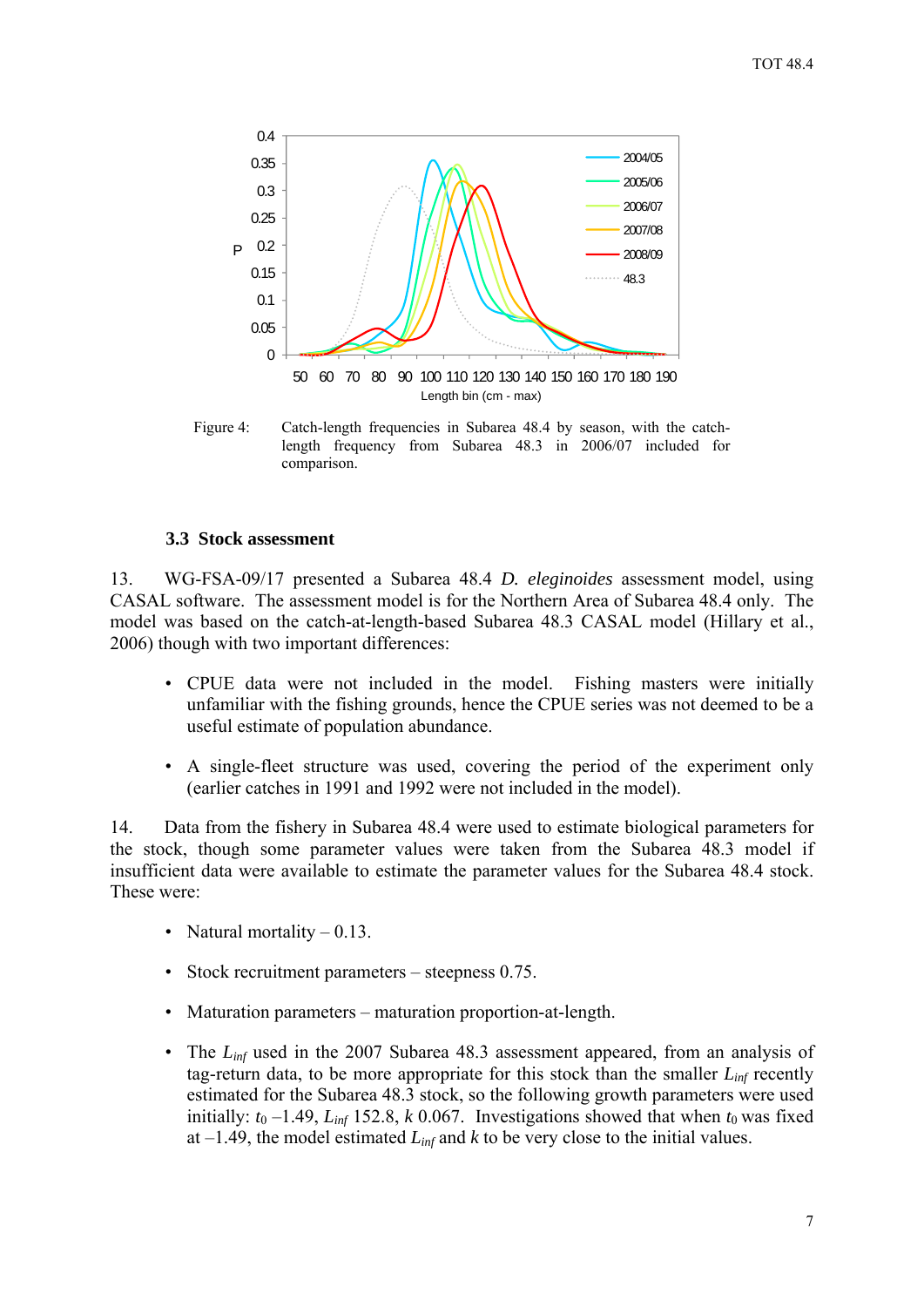- <span id="page-9-0"></span>• Tag loss rate  $-0.0036$ .
- Tagging mortality rate  $-0.1$ , at the upper end of estimates of those available for Subarea 48.3 to reflect the large size of animals in Subarea 48.4.
- Tag detection probability  $-1$ .

15. The Working Group agreed that this model should be used to assess the *D. eleginoides* stock in the Northern Area of Subarea 48.4.

# **3.4 CASAL model structure and assumptions**

# Population dynamics

16. The CASAL population model used in the assessment of toothfish in Subarea 48.4 was a combined-sex, single-area, three-season model. The annual cycle was defined as follows: the first season (December to April) is where only recruitment (at the start) and natural mortality occurs; the second season, ranging from the beginning of May to the end of August, includes both natural mortality and fishing and contains the spawning period – half the mortality in that particular season being accounted for before spawning occurs; the final season runs from the beginning of September to the end of November, thus completing the annual cycle, with only natural mortality occurring. It was assumed throughout that the proportions of natural mortality and growth that occurred within each season were equal to that season's length as a proportion of a year. The models were run over the years 1990 to 2009, with an initial unexploited equilibrium age structure, and with a Beverton-Holt stockrecruit relationship with fixed steepness.

# Model estimation

17. The catch proportions-at-length data were fitted to the model-expected proportions-atlength composition, using a multinomial likelihood.

18. Tag-release events for 2005, 2006, 2007 and 2008 were incorporated into the model with recaptures used from 2006, 2007, 2008 and 2009. Within year/season recaptures were omitted from the observations to allow for possible incomplete mixing in the first few months after release. Tag-release and recapture events occurred during the fishing season (season 2), with a probability of detection of recaptured tags of 1. The estimated numbers of scanned fish for each length class relevant to those in the recapture data were calculated using the total catch biomass, the catch-at-length proportions and the mean weight of the fish.

19. In each year, the length frequencies of releases and recaptures ranged from 20 to 220 cm in 10 cm length bins.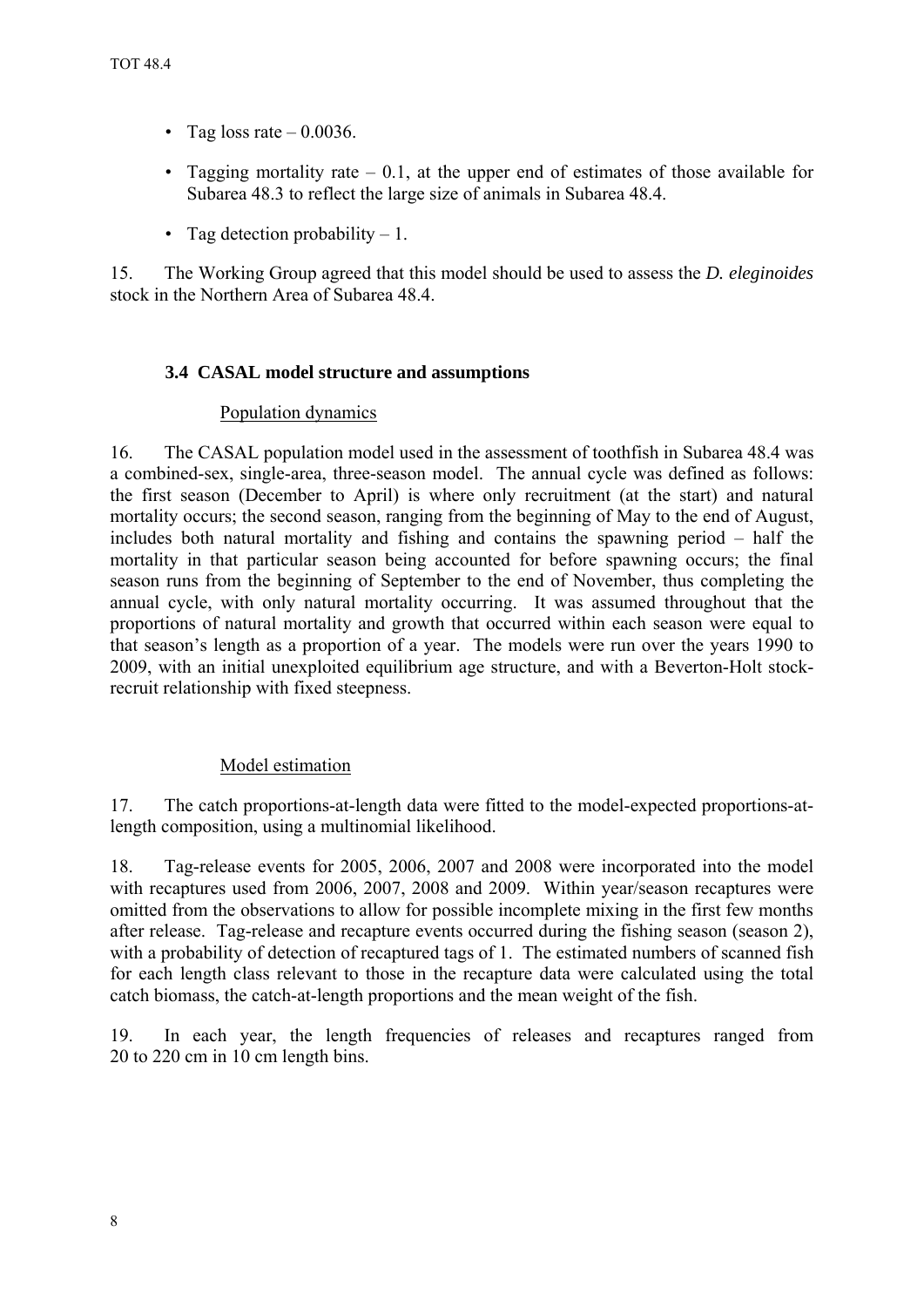#### Data weighting

<span id="page-10-0"></span>20. The appropriate effective sample sizes to be used to weight the length-frequency data, and the levels of possible over-dispersion apparent in the estimated tagged populations, were investigated. For both sets of observations, standard formulae were used to estimate these quantities after an initial MPD run of the model with the original sample sizes/dispersion values. The actual effective sample sizes/dispersion values predicted by the model's fit to the relevant dataset were then adopted, and a secondary MPD run was performed.

#### Penalties

21. Two types of penalties were included within the model. First, a penalty on the catch constrained the estimated harvest rate in any year from exceeding a specified maximum, set at 1.0 (see the *U\_max* parameter in the fishery definition in the population.csl file) in the CASAL assessment models. Second, a tagging penalty discouraged population estimates that were too low to allow the correct number of fish to be tagged.

### **Priors**

22. Table 4 shows the free parameters estimated in the CASAL model, along with their respective bounds and prior parameterisations.

Table 4: Free parameters, and their priors and bounds in the CASAL assessment models.

| Parameter                          | Prior       | Lower bound | Upper bound |
|------------------------------------|-------------|-------------|-------------|
| $B_0$ (virgin SSB)                 | Uniform-log | 500         | 5000        |
| $k$ (von Bertalanffy)              | Uniform     | 0.05        | 0.15        |
| $L_{inf}$ (von Bertalanffy)        | Uniform     | 110         | 250         |
| $l_{50}$ and $l_{to 95}$ (logistic | Uniform     |             | 50          |
| selectivity parameters)            |             |             |             |
| YCS                                | Log-normal  | 0.001       | 20          |
|                                    |             |             |             |

#### **3.5 Selectivity and growth**

23. A logistic selectivity was assumed because of the potential interaction between growth and selectivity, particularly in a model with such a short data series as this. Furthermore, the fleet fishing in Subarea 48.3 has an approximately flat-topped selectivity, despite being estimated as a double-normal. Since the same vessels are fishing in Subareas 48.3 and 48.4, a logistic selectivity-at-age was assumed for the Subarea 48.4 assessment, of the form:

$$
s(l) = 1/\left(1+19^{(l_{50}-l)/l_{t095}}\right)
$$
 (1)

where  $s(l)$  is the selectivity at length *l*,  $l_{50}$  is the length at 50% selectivity and  $l_{t095}$  the length for which 95% selectivity is obtained at length  $l_{50} + l_{to}$ 95.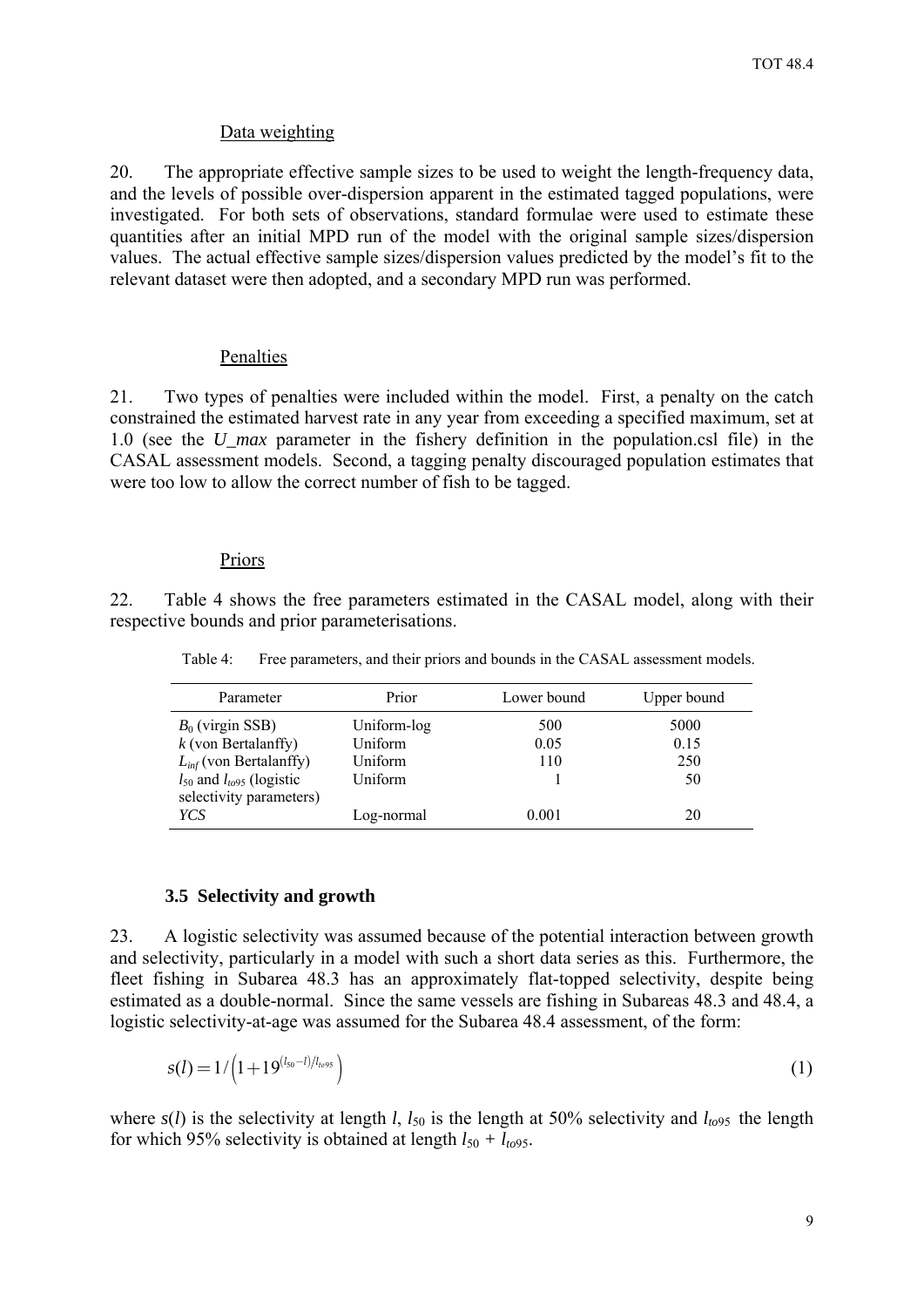# **3.6 Point-estimate (MPD) results**

<span id="page-11-0"></span>24. A single assessment model was run for WG-FSA. Table 5 summarises the estimated parameter values.

Table 5: Review of parameter estimates for the four CASAL models, using the MPD estimation results, given to four significant figures.

| $B_0$<br>(tonnes) | Selectivity parameters<br>(see equation 1) | Growth parameters            |
|-------------------|--------------------------------------------|------------------------------|
| 1127              | $a_{50}$ 11.54, $a_{t095}$ 4.151           | $k$ 0.06628, $L_{inf}$ 153.7 |

25. Model-fit diagnostics and goodness-of-fit achieved by the reference model are shown in Figures 5 to 10.



Figure 5: Estimated logistic selectivity curve in the assessment model.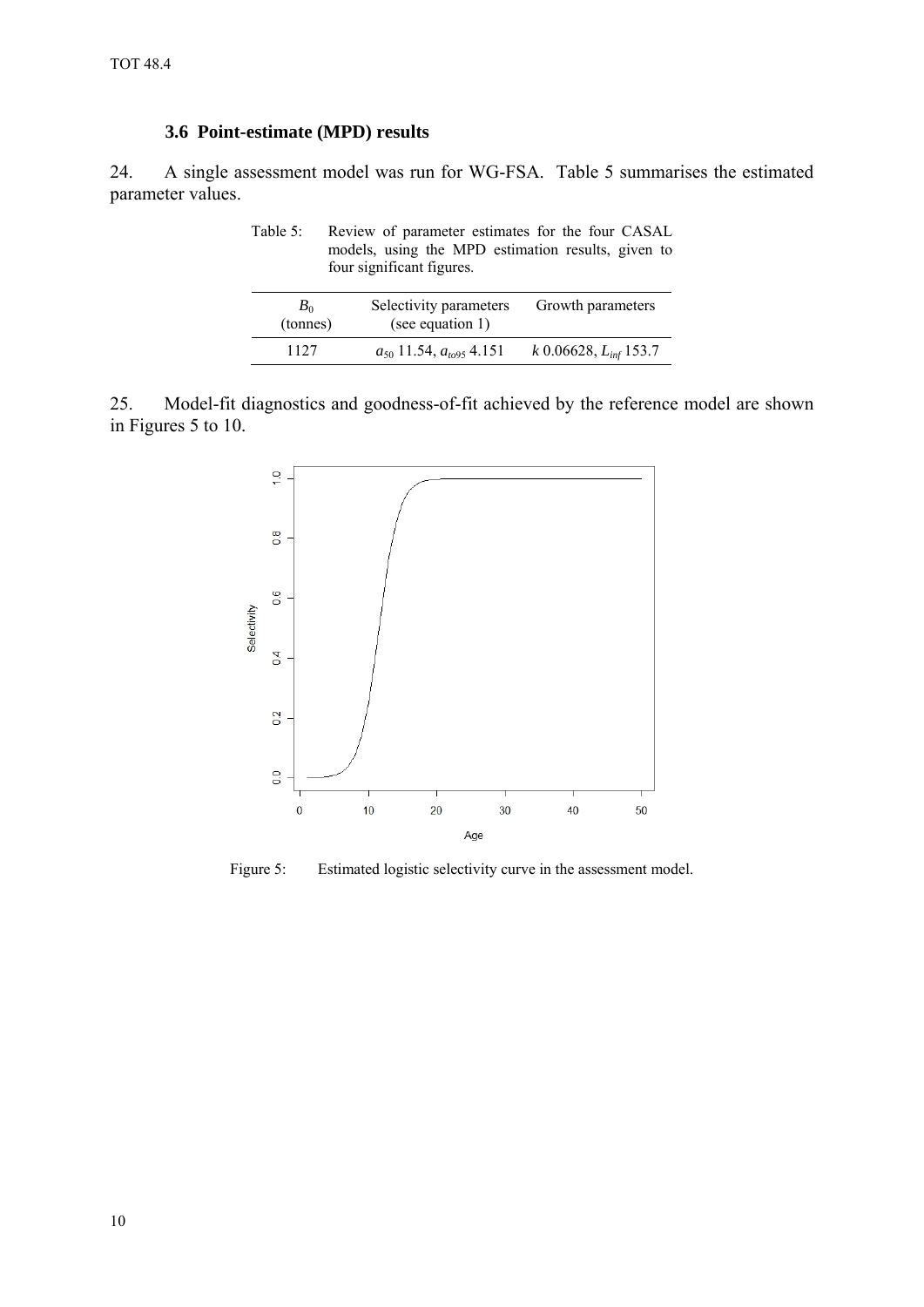

Figure 6: Fit to fleet catch-length frequencies for the assessment model. The full and dotted lines represent the observed and predicted length frequencies respectively.



Figure 7: Fits to the 2005 tag-release data – observed recapture probabilities are the circles, expected recaptures are the broken red lines with triangles (s.e's also shown by dotted lines).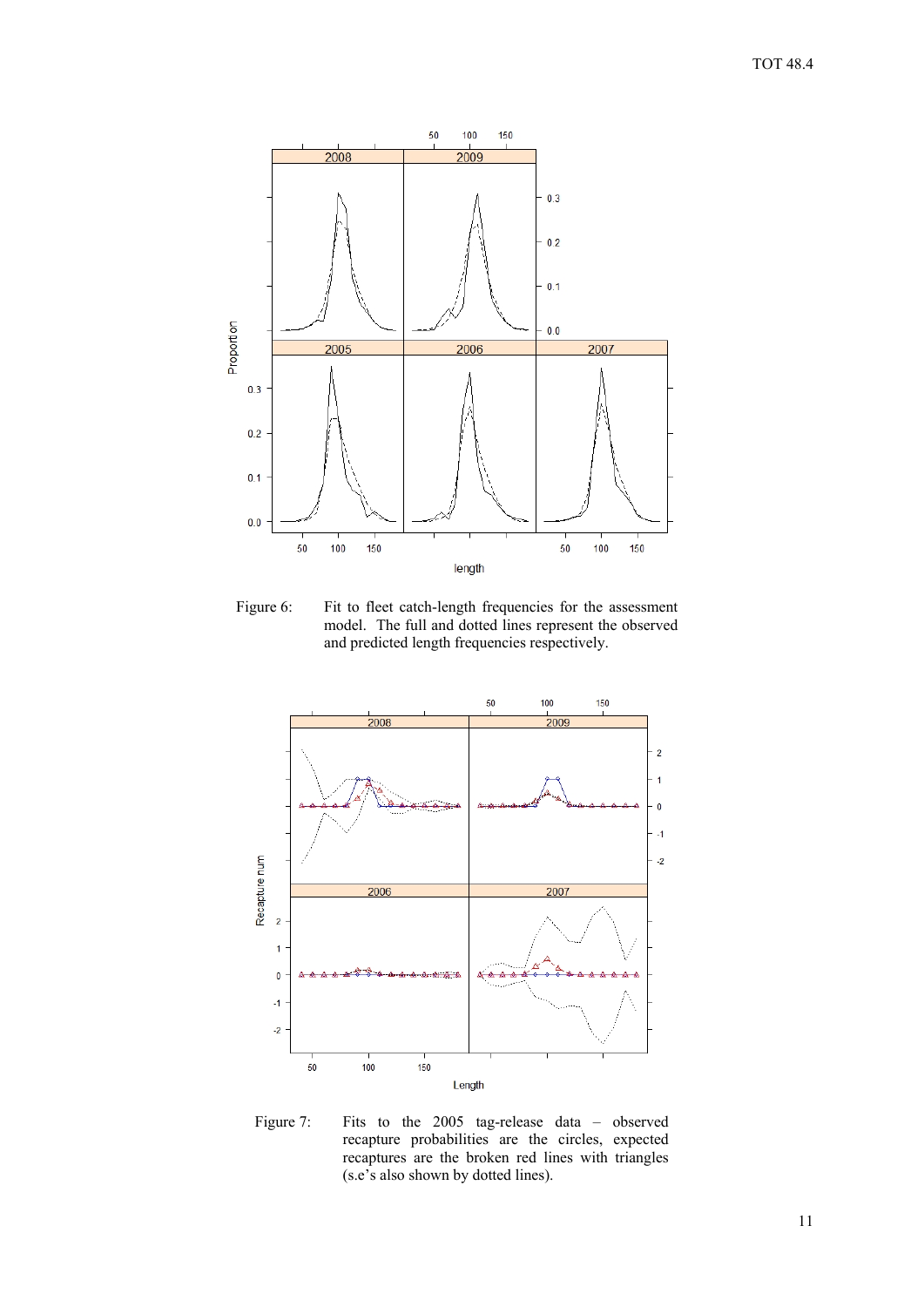

Figure 8: Fits to the 2006 tag-release data – observed recapture probabilities are the circles, expected recaptures are the broken red lines with triangles (s.e's also shown by dotted lines).



Figure 9: Fits to the 2007 tag-release data – observed recapture probabilities are the circles, expected recaptures are the broken red lines with triangles (s.e's also shown by dotted lines).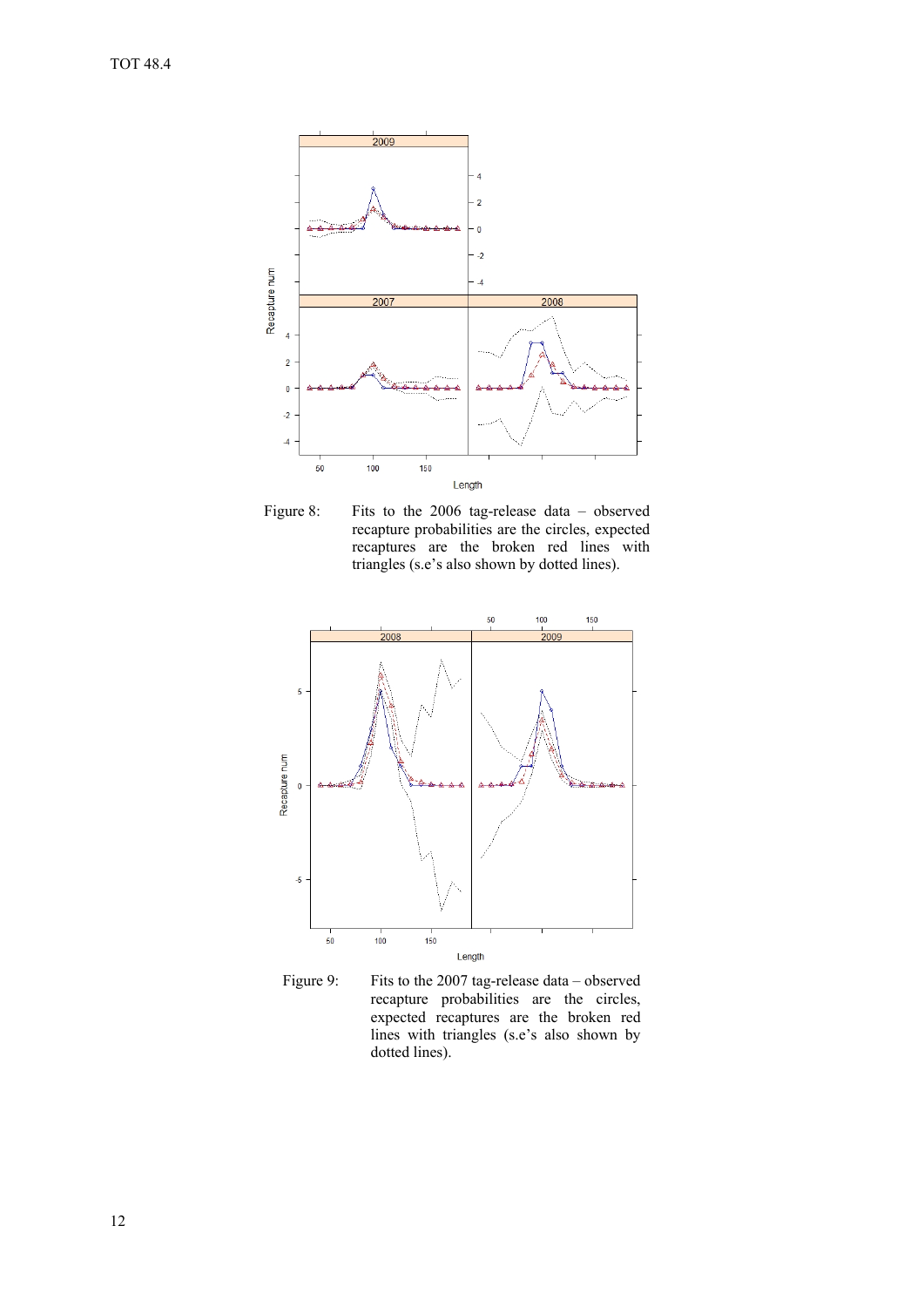

Figure 10: Fits to the 2007 tag-release data – observed recapture probabilities are the circles, expected recaptures are the broken red lines with triangles (s.e's also shown by dotted lines).

# 26. Stock trajectories and key indices are shown in Figure 11.



Figure 11: Stock trajectories for the assessment model.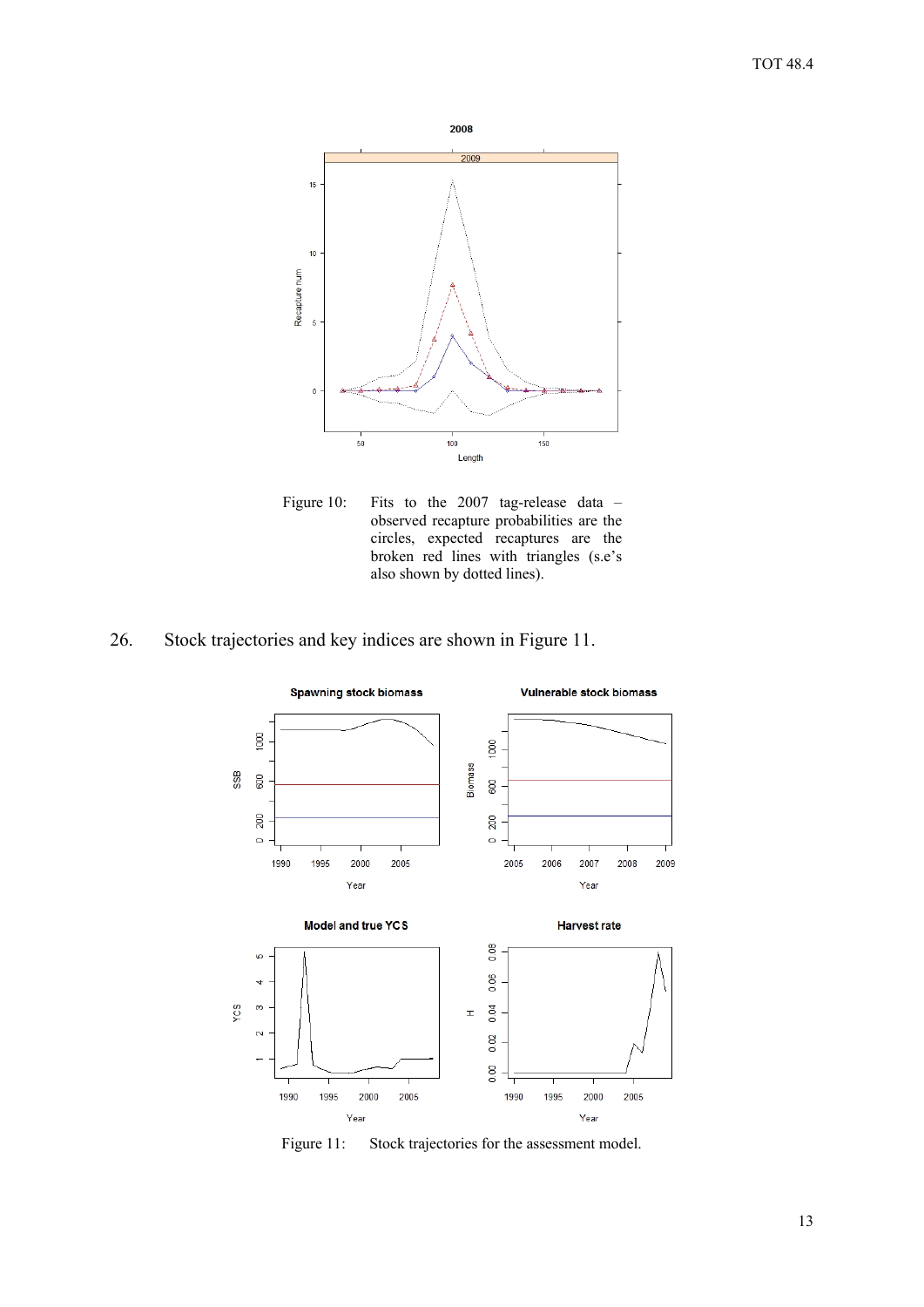<span id="page-15-0"></span>27. As can be seen, good fits were achieved to both the tag-recapture and catch-at-length datasets. The fits are particularly good considering the short time series available for the datasets.

28. Figure 12 shows the likelihood profile for the current assessment model for the virgin biomass parameter. Overall likelihood levels are low (for instance compared with the Subarea 48.3 assessment), reflecting the low quantities of data currently available from this fishery. Nevertheless, the tag data from the early years (2005–2007) suggest  $B_0$  in the range 800–1 400 tonnes. The tag data from 2008 suggest a higher biomass, and the catch-at-length data suggest a lower biomass, mostly driven by the lognormal prior.



Figure 12: Likelihood profiles for the reference model for Subarea 48.4. The legend refers the particular curve in the figure to the relevant dataset etc. used in the assessment.

#### **3.7 MCMC results**

29. As can be seen from Table 6, the uncertainty in the MCMC samples about the posterior median is large, primarily due to the low levels of data available. The convergence of the MCMC chains was assessed using the methods already outlined in WG-FSA-05 (SC-CAMLR-XXIV, Annex 5).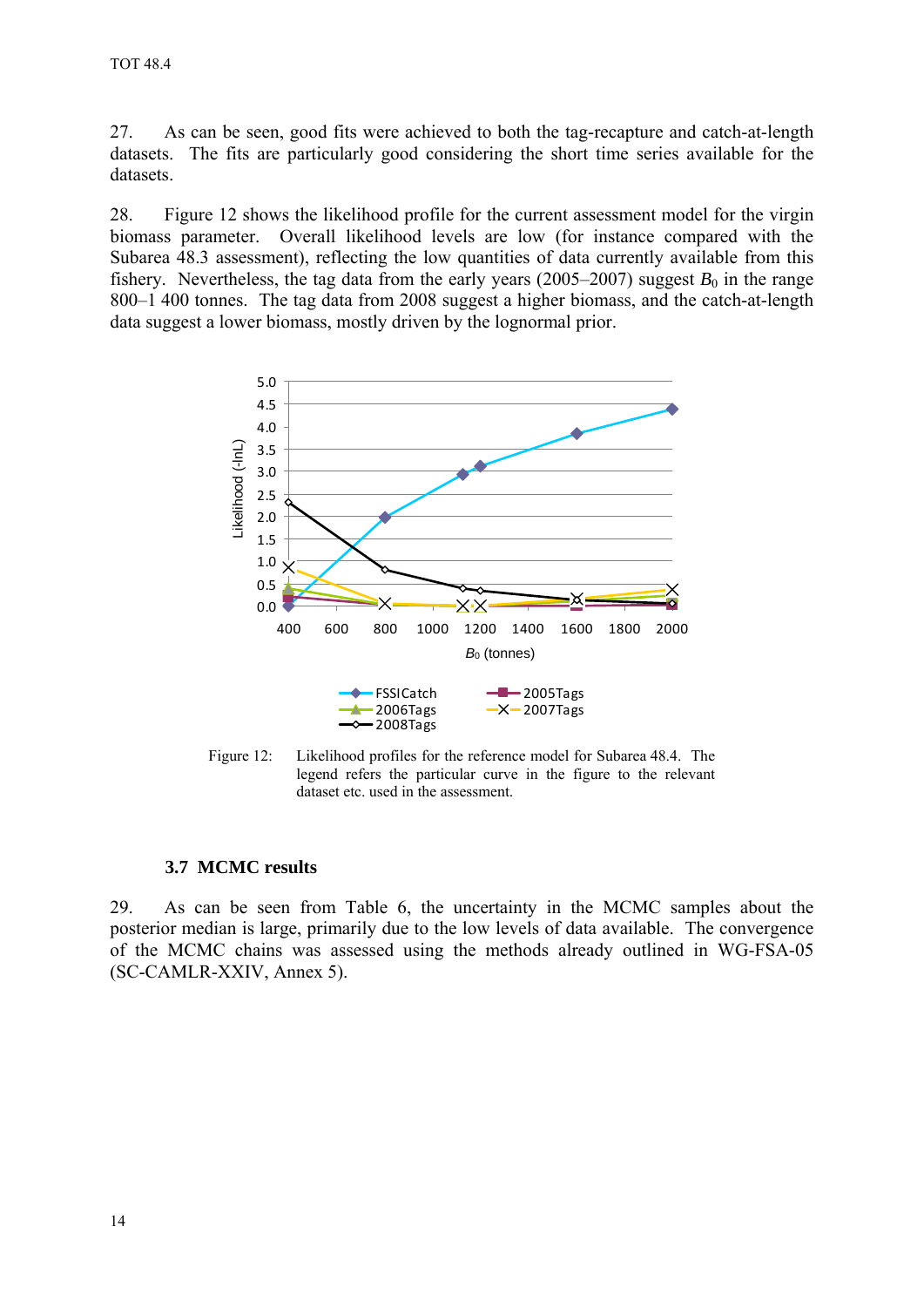<span id="page-16-0"></span>Table 6: Median biomass and 95% CIs for the initial equilibrium SSB  $(B_0)$ , the current SSB  $(B_{2009})$  and the ratio of current to initial SSB  $(B_{2009}/B_0)$ .

| Model     | $B_0$ (tonnes)     | $B_{2009}$ (tonnes)    | $B_{2009}/B_0$      |
|-----------|--------------------|------------------------|---------------------|
| Reference | 997 (547.4–2487.1) | $1103(546.6 - 2777.3)$ | $1.09(0.82 - 1.41)$ |

#### **3.8 Sensitivity runs**

30. No sensitivity runs were suggested by the Working Group.

### **3.9 Yield calculations**

31. CASAL allows the historic stock dynamics to be projected into the future, for a variety of future scenarios. A constant catch projection allows calculation of the long-term yield that satisfies the CCAMLR decision rules:

- (i) Choose a yield  $\gamma_1$ , so that the probability of the spawning biomass dropping below 20% of its median pre-exploitation level, over a 35-year harvesting period, is 10% (depletion probability).
- (ii) Choose a yield  $\gamma_2$ , so that the median escapement in the SSB over a 35-year period is 50% of the median pre-exploitation level, at the end of the projection period.
- (iii) Select the lower of  $\gamma_1$  and  $\gamma_2$  as the yield.

32. The depletion probability was calculated as the proportion of samples from the Bayesian posterior, where the predicted future spawning biomass (SSB) was below 20% of *B*<sub>0</sub> in the respective sample of any one year, for each year in the 35-year projection period.

33. The level of escapement was calculated as the proportion of samples from the Bayesian posterior, where the projected future status of the SSB was below 50% of  $B_0$  in the respective sample, at the end of the 35-year projection period.

34. Lognormal recruitment was used for the projection, calculated from the MCMC results to have a CV of 1.07. The reason for this very high variability is the identification in the current assessment of a single dominating cohort. Because of this very high recruitment variability, the future catch limit was constrained by the first  $(\gamma_1)$  decision rule. Figure 13 shows the historic and future SSB dynamics for a constant yield of 41 tonnes projected from 2010 to 2043.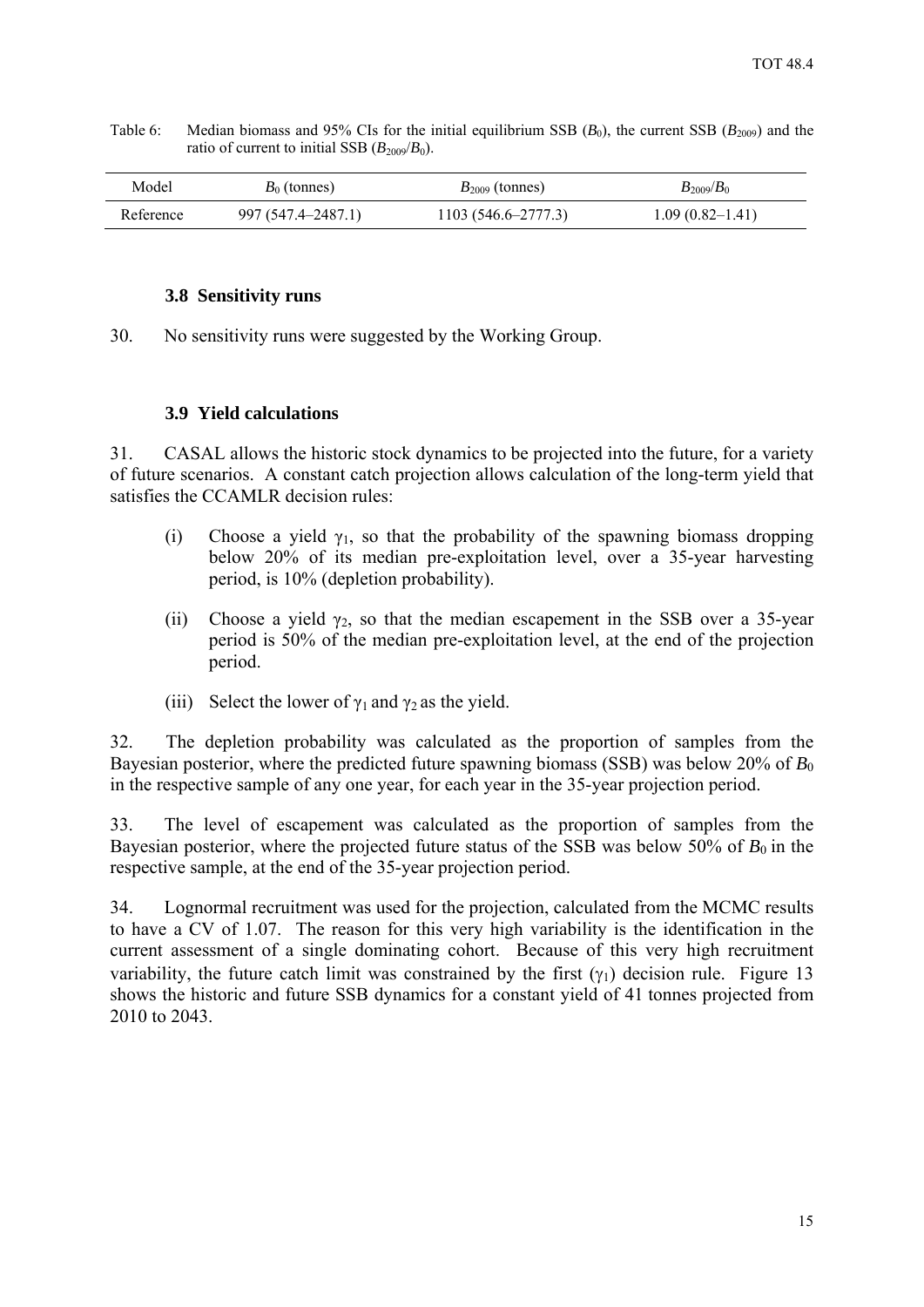<span id="page-17-0"></span>

Figure 13: Historic and projected SSB dynamics for a constant future (2010–2043) yield of 41 tonnes. The solid line represents the median with the dotted lines representing the 80% credible interval. The blue and red lines are the medians of 50% and 20% of virgin biomass respectively. The yield associated with  $\gamma_1$ was 41 tonnes, and with  $\gamma_2$  was 47 tonnes.

# **3.10 Future work**

35. The assessment is currently rather uncertain, because of the low levels of data available. This may be expected to change as more tags are released and recaptured. The most important future work will be to move from proportions-at-length to proportions-at-age in the model.

#### **4. Assessment of toothfish in the Southern Area**

36. The southern area is in the first year of a three-year experiment. No assessment is currently available.

37. A comparison of the catch rates and fishable area, recalculated from information presented in WG-FSA-09/18, is given in Table 7. This suggests that the biomass of toothfish in the Southern Area of Subarea 48.4 may be at least as large, and possibly twice as large, as the population of *D. eleginoides* in the Northern Area. Given that this population is probably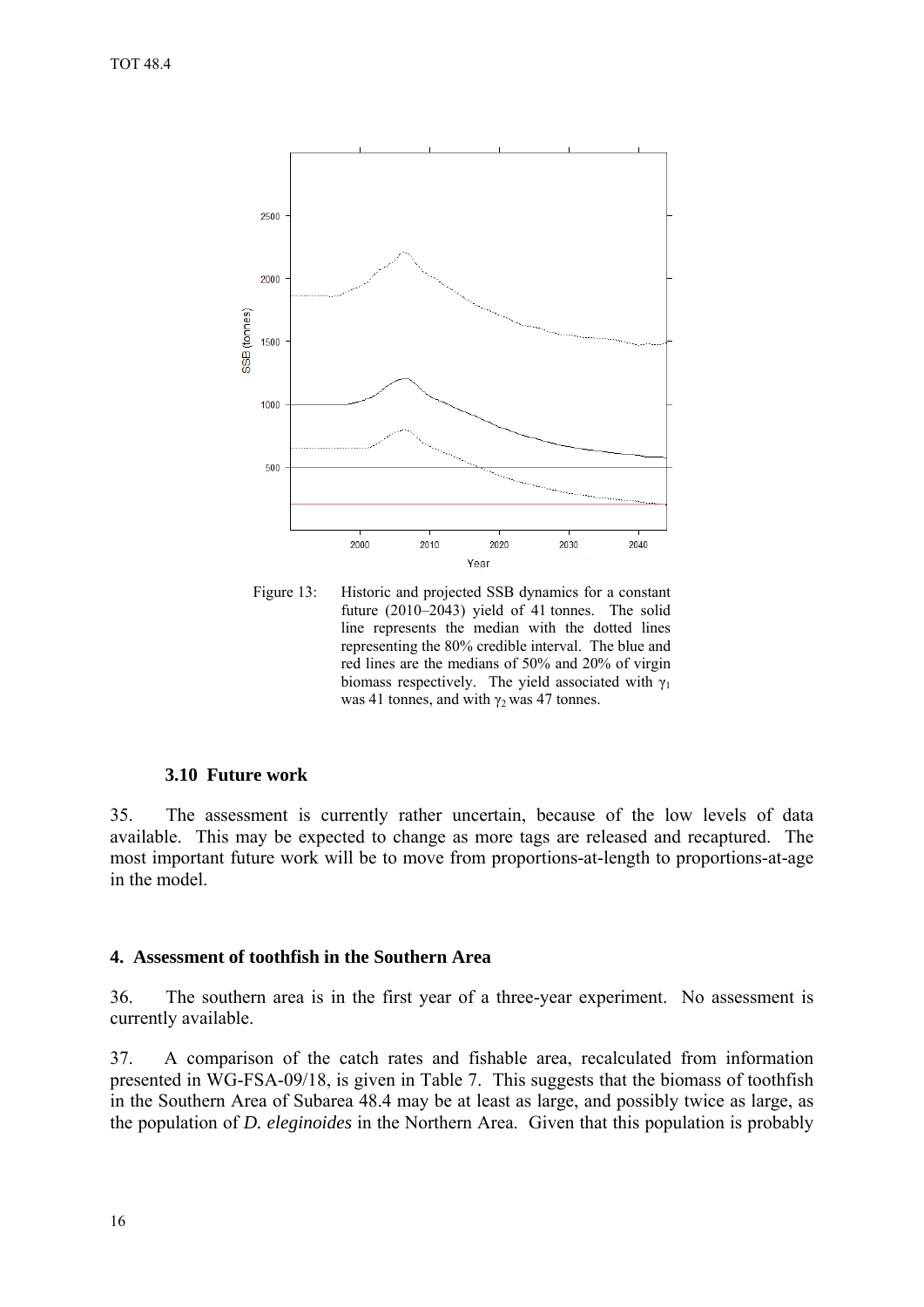<span id="page-18-0"></span>a virgin stock, the Working Group concluded that the proposed catch limit of 75 tonnes applied over a three-year experiment would be unlikely to deplete the stock in the Southern Area to the point where it would require recovery.

|            | CPUE all years | Area               | Stock biomass      |
|------------|----------------|--------------------|--------------------|
|            | (kg/hook)      | (km <sup>2</sup> ) | index              |
| 48.4 North | 0.121          | 10 134             | 1~103 <sup>1</sup> |
| 48.4 South | 0 1 2 6        | 17 970             | 2.037 <sup>2</sup> |

Table 7: Simple CPUE comparison of Subarea 48.4 Northern and Southern Areas.

1 MCMC median northern area stock size in 2009; see Table 6.

<sup>2</sup> Calculated by comparison of CPUE, stock size and northern area stock size.

38. WG-FSA-09/18 proposed a continuation of the tagging experiment initiated in the Southern Area in 2008/09. The Working Group agreed that this was a useful approach, and should follow the successful approach which had provided an assessment of the Northern Area after four experimental years. An extension of the experiment for a further two years was recommended.

## **5. By-catch of fish and invertebrates**

#### **5.1 By-catch removals**

39. Catches of by-catch species groups (macrourids, rajids and other species) reported in fine-scale data, and number of rajids cut from lines and released alive are summarised in Tables 8 and 9. The by-catch in this fishery consists predominantly of macrourids (up to 26 tonnes per season) and rajids (up to 9 767 released alive). Catch limits for by-catch species were introduced in the Northern Area in 2008/09.

Table 8: Catch history for by-catch species in the Northern Area (macrourids, rajids and other species) and number of rajids released alive in Subarea 48.4 (source: fine-scale data).

| Season  | Catch limit |        | Catches taken                 |                    |                    |                            | $Rajids -$ | Other species |
|---------|-------------|--------|-------------------------------|--------------------|--------------------|----------------------------|------------|---------------|
|         | Macrourids  | Rajids | <b>Macrourids</b><br>(tonnes) | Rajids<br>(tonnes) | number<br>released | reported catch<br>(tonnes) |            |               |
| 2004/05 |             |        |                               |                    |                    | <1                         |            |               |
| 2005/06 |             |        |                               |                    | 4359               | $<$ 1                      |            |               |
| 2006/07 |             |        | 14                            |                    | 6515               | $<$ 1                      |            |               |
| 2007/08 |             |        | 16                            | 4                  | 8276               | $<$ 1                      |            |               |
| 2008/09 | 12          |        | 12                            |                    | 8493               | <1                         |            |               |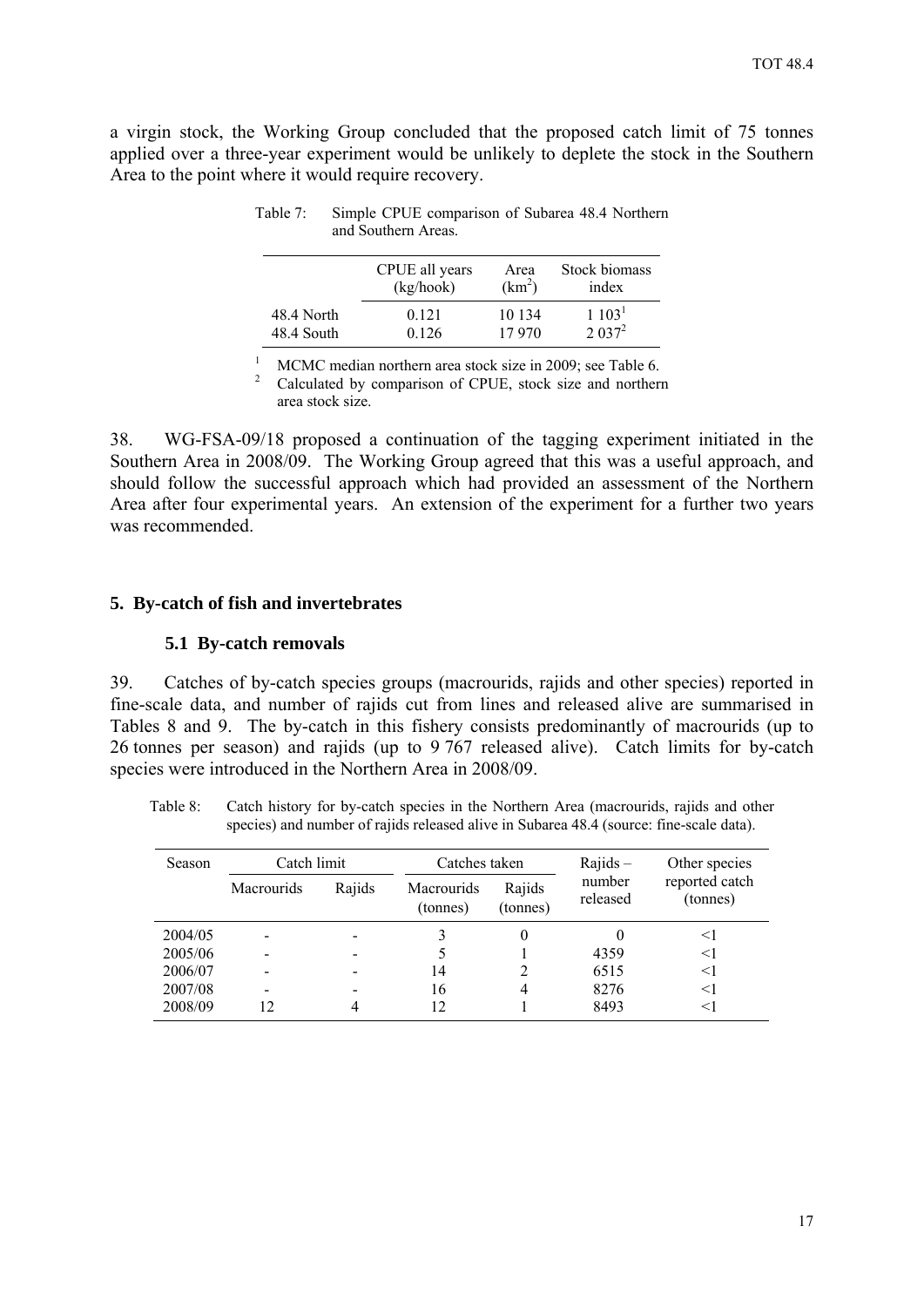| Season  | Catches taken     |        | Rajids – number | Other species              |
|---------|-------------------|--------|-----------------|----------------------------|
|         | <b>Macrourids</b> | Rajids | released        | reported catch<br>(tonnes) |
| 2008/09 | 14                | 0.6    | 1274            | < ।                        |

<span id="page-19-0"></span>Table 9: Catch history for by-catch species in the Southern Area (macrourids, rajids and other species) and number of rajids released alive in Subarea 48.4 (source: fine-scale data).

## **5.2 Assessment of impacts on affected populations**

40. The distribution of rajids and macrourids in Subarea 48.4 has been investigated and initial results of their distributions were provided in WG-FSA-09/17 and 09/18. To date, 269 skates have been tagged in the Northern Area, and rajids are generally distributed to the east, compared to toothfish being generally distributed to the north and west. In the Southern Area, rajids are rare, although 197 were tagged in 2008/09. The potential for significant impacts on rajids may therefore be limited.

41. Although catch rates for macrourids were initially high, vessels have altered their fishing techniques and rates subsequently dropped to 16% of the catch weight for *D. eleginoides*. In 2009/10 the macrourid catch limited the northern fishery (the catch limit for macrourids was reached before the catch limit of toothfish). In the Southern Area, a move-on rule (at 16% of the toothfish catch) operated.

42. Macrourid catches are almost entirely composed of *M. whitsoni.*

# **5.3 Identification of levels of risk**

43. None available for this fishery.

# **5.4 Mitigation measures**

44. By-catch limits and move-on rules are included in the annual conservation measure established for this fishery (Conservation Measure 41-03). In addition, mitigation measures for rajids include using Year-of-the-Skate protocols for releasing skates caught alive.

45. The move-on rule for macrourids was triggered frequently, and resulted in 14 tonnes of macrourids being caught in the Southern Area, 19% of the toothfish catch. The rajid by-catch was 0.6 tonnes, 0.8% of the toothfish catch, and the move-on rule was not triggered.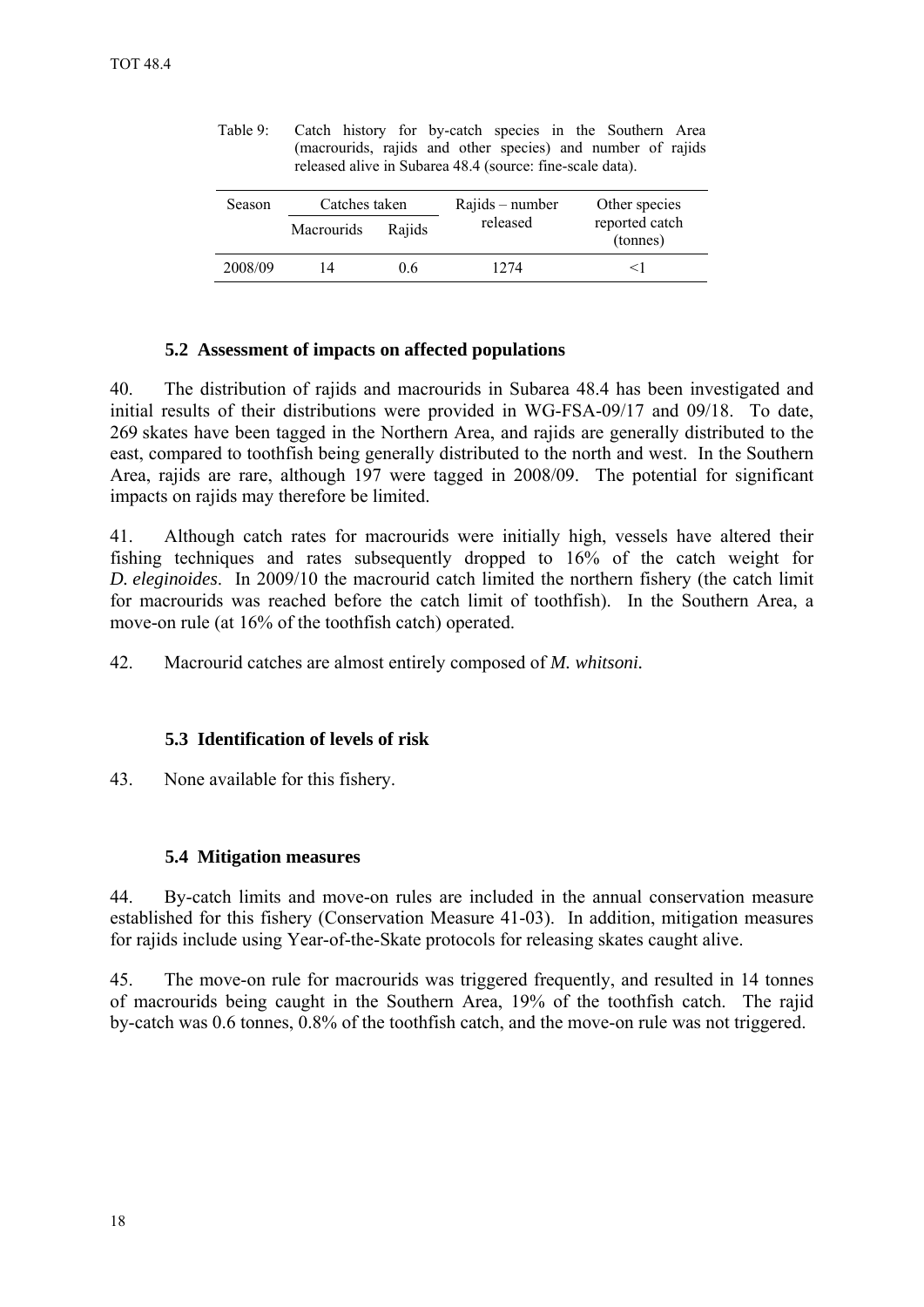# <span id="page-20-0"></span>**6. By-catch of birds and mammals**

### **6.1 By-catch removals**

46. There have been no observed seabird mortalities in the Subarea 48.4 fishery (Table 10).

Table 10: Seabird by-catch limit, observed mortality rate and total estimated mortality in Subarea 48.4 (from SC-CAMLR-XXVIII, Annex 7, Table 4).

| Season  | Mortality rate<br>(birds per thousand hooks) | Total estimated mortality<br>(number of birds) |
|---------|----------------------------------------------|------------------------------------------------|
| 2004/05 |                                              |                                                |
| 2005/06 |                                              |                                                |
| 2006/07 |                                              |                                                |
| 2007/08 |                                              |                                                |
| 2008/09 |                                              |                                                |

47. There have been no observed marine mammal mortalities in the Subarea 48.4 fishery.

48. WG-IMAF assessed the risk level of seabirds in this fishery in Subarea 48.4 at category 3 (average) (SC-CAMLR-XXVIII, Annex 7, Table 14 and Figure 2).

### **6.2 Mitigation measures**

49. Conservation Measure 25-02 applies to this fishery, except paragraph 5 if requirements of Conservation Measure 24-02 are met. There is a limit of three (3) seabirds per vessel during daytime setting. Fishing in December, January, February, March, October and November shall be in accordance with Conservation Measure 24-02.

# **7. Ecosystem implications/effects**

50. No evaluation available for this fishery.

# **8. Harvest controls and management advice**

# **8.1 Conservation measures**

51. The limits on the fishery for *D. eleginoides* and *D. mawsoni* in Subarea 48.4 are defined in Conservation Measure 41-03. The limits in force and the Working Group's advice to the Scientific Committee for the forthcoming season are summarised in Table 11.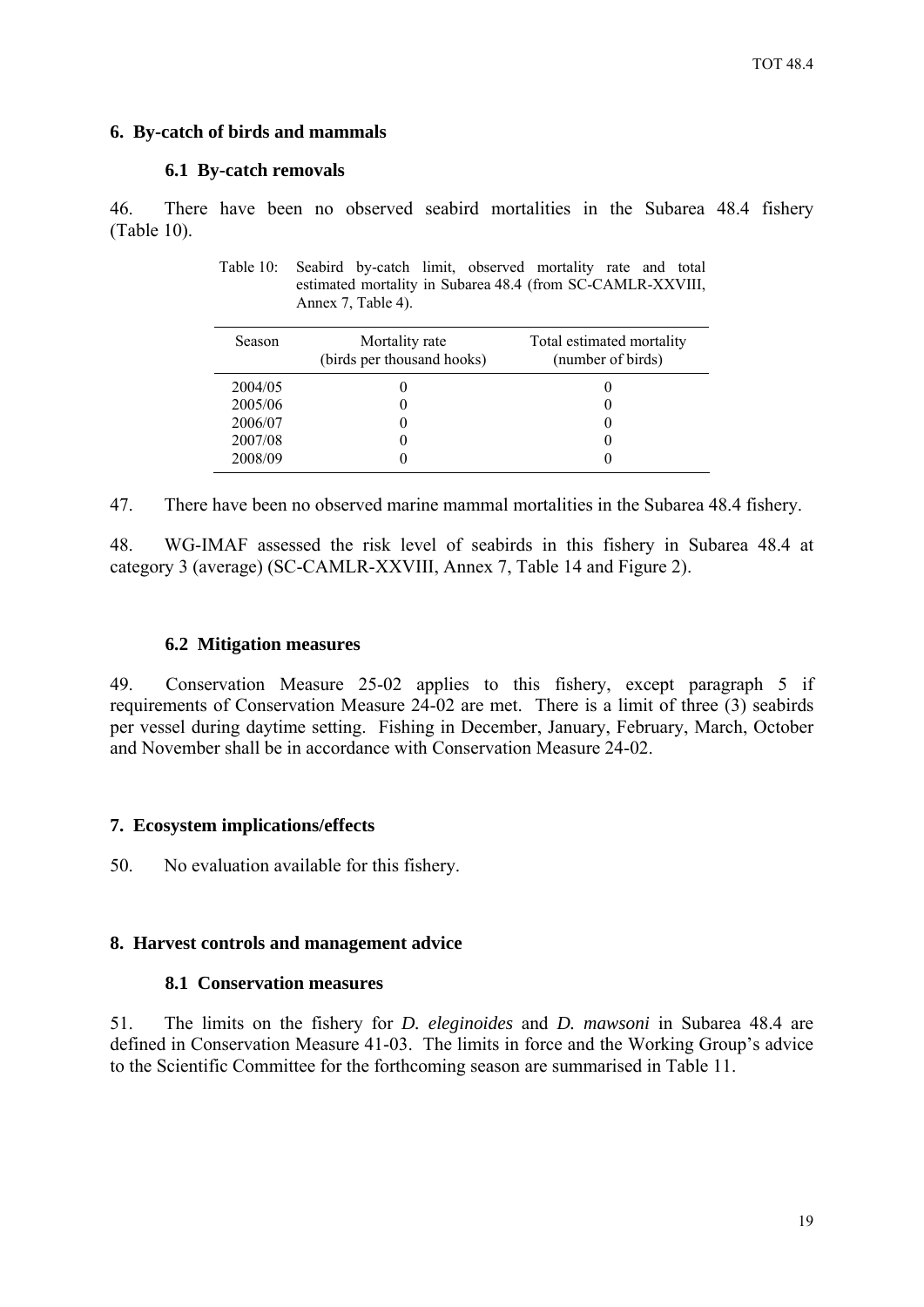| Element                     | Limit in force                                                                                                                                                                           | Advice for 2009/10                                                                                              |
|-----------------------------|------------------------------------------------------------------------------------------------------------------------------------------------------------------------------------------|-----------------------------------------------------------------------------------------------------------------|
| Access                      | Northern Area: directed longline fishery on Dissostichus<br>eleginoides                                                                                                                  | Carry forward                                                                                                   |
|                             | Southern Area: directed longline fishery on Dissostichus spp.                                                                                                                            | Carry forward                                                                                                   |
| Catch limit                 | Northern Area: Precautionary catch limit for <i>D. eleginoides</i> was<br>75 tonnes and the taking of <i>D. mawsoni</i> , other than for scientific<br>research purposes, is prohibited. | Revise to 41 tonnes                                                                                             |
|                             | Southern Area: Precautionary catch limit for Dissostichus spp. was<br>75 tonnes                                                                                                          | Carry forward                                                                                                   |
| Season                      | 1 December to 30 November                                                                                                                                                                | Carry forward                                                                                                   |
| By-catch                    | Northern Area: Precautionary catch limits for Macrourus spp.<br>(12 tonnes) and rajids (4 tonnes).                                                                                       | Revise to 6.6 tonnes<br>(macrourids in the<br>north) and 2.1 tonnes<br>(rays in the north)                      |
|                             | Southern Area: By-catch move-on rules for Macrourus spp.<br>$(16\% \text{ of toothfish catch in one haul})$ and rajids $(5\%)$ .                                                         | Review                                                                                                          |
| Mitigation                  | In accordance with CM 25-02, except paragraph 5 if requirements<br>of CM 24-02 are met.                                                                                                  | Carry forward                                                                                                   |
|                             | Fishing in December, January, February, March, October and<br>November shall be in accordance with CM24-02.                                                                              |                                                                                                                 |
|                             | Limit of three (3) seabirds per vessel during daytime setting.                                                                                                                           |                                                                                                                 |
| Observers                   | At least one (1) scientific observer appointed in accordance with<br>the CCAMLR Scheme of International Scientific Observation.                                                          | Carry forward                                                                                                   |
| Data                        | Five-day catch and effort reporting<br>Haul-by-haul catch and effort data<br>Biological data reported by the CCAMLR scientific observer.                                                 | Carry forward<br>Carry forward<br>Carry forward                                                                 |
| Research                    | Each vessel taking part in the fishery for <i>D. eleginoides</i> shall<br>undertake a tagging program in accordance with the CCAMLR<br>tagging protocol.                                 | Carry forward                                                                                                   |
|                             | Toothfish tagged at a rate of at least five fish per tonne green<br>weight caught.                                                                                                       | Amend to require<br>preferential tagging<br>of <i>D. mawsoni</i> when<br>both species are<br>taken on one haul. |
| Environmental<br>protection | Regulated by CM 26-01.                                                                                                                                                                   | Carry forward                                                                                                   |

<span id="page-21-0"></span>Table 11: Limits on the fishery for *Dissostichus eleginoides* and *D. mawsoni* in Subarea 48.4 in 2008/09 (Conservation Measure 41-03) and advice to the Scientific Committee for 2009/10.

# **8.2 Management advice**

52. The Working Group recommended continuation of the tagging experiment in the Southern Area of Subarea 48.4 for a further two years.

53. The Working Group agreed that the experiment in the Northern Area had been completed. It agreed that an appropriate catch limit for toothfish in the Northern Area, consistent with CCAMLR decision rules, would be 41 tonnes.